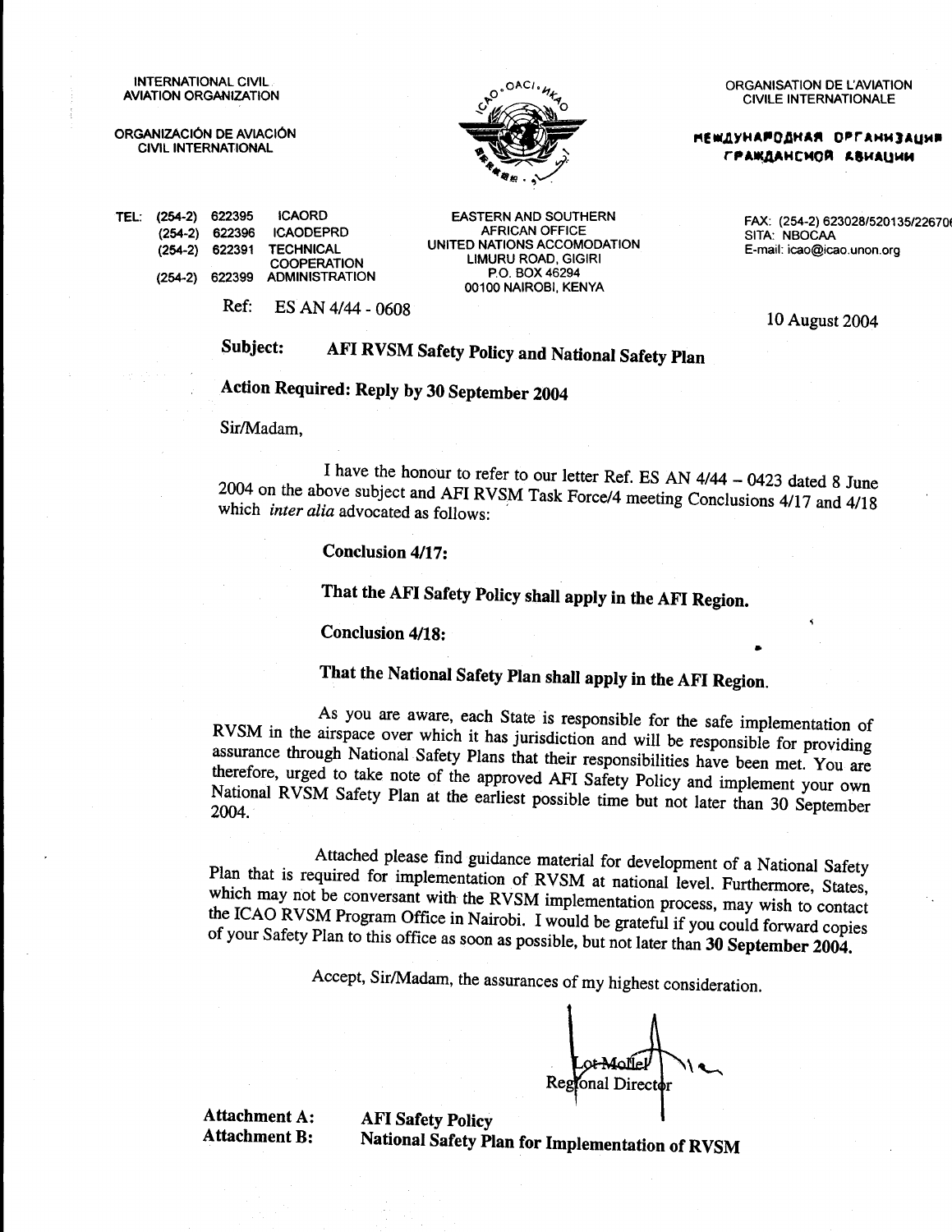# **AFI REDUCED VERTICAL SEPARATION MINIMUM (RVSM) RVSM SAFETY POLICY**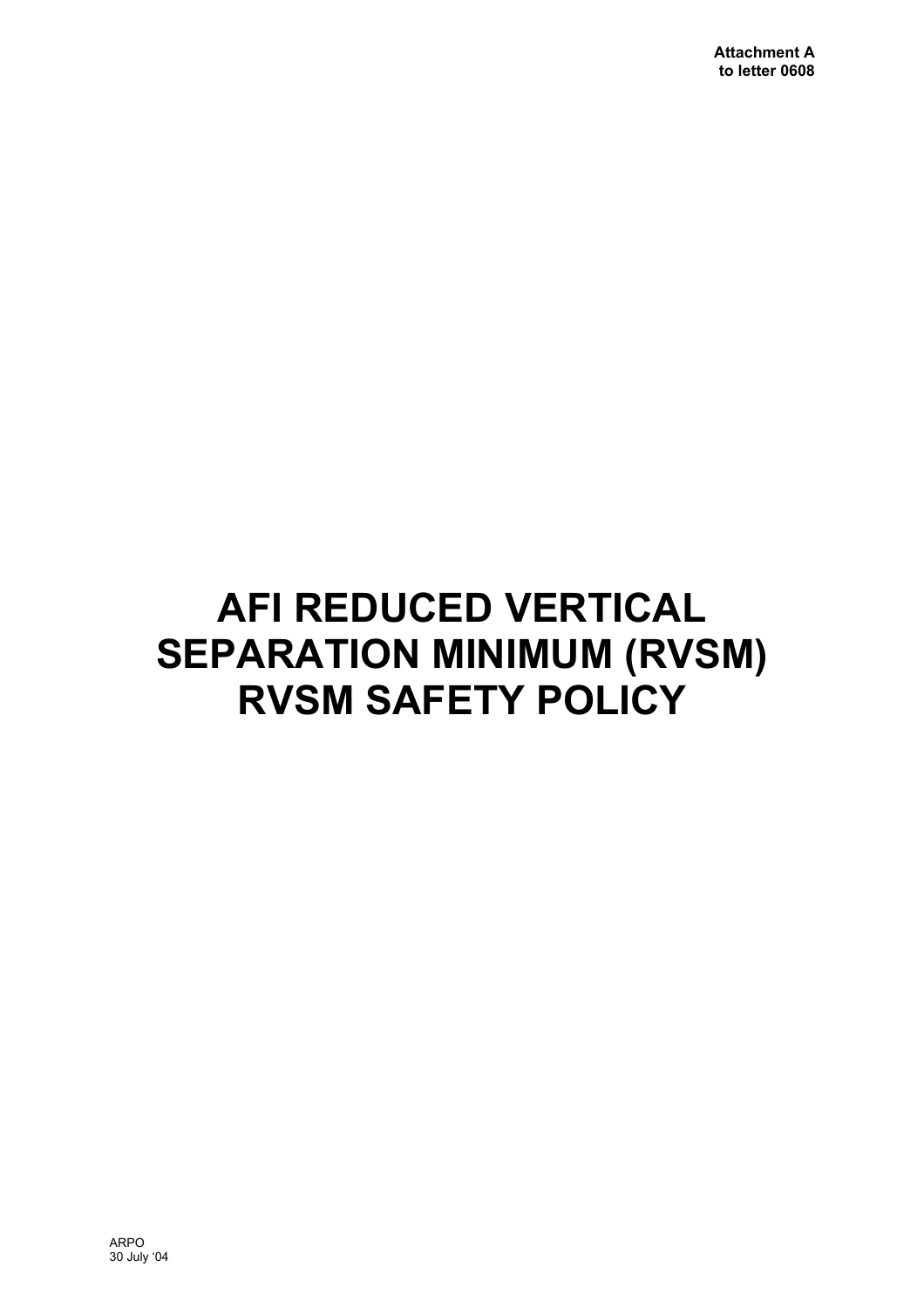# **TABLE OF CONTENTS**

| SECTION 4: RVSM IMPLEMENTATION SAFETY OBJECTIVES 4   |
|------------------------------------------------------|
| SECTION5: SAFETY OBJECTIVES OF RVSM IMPLEMENTATION 5 |
|                                                      |
|                                                      |
|                                                      |
|                                                      |
|                                                      |
|                                                      |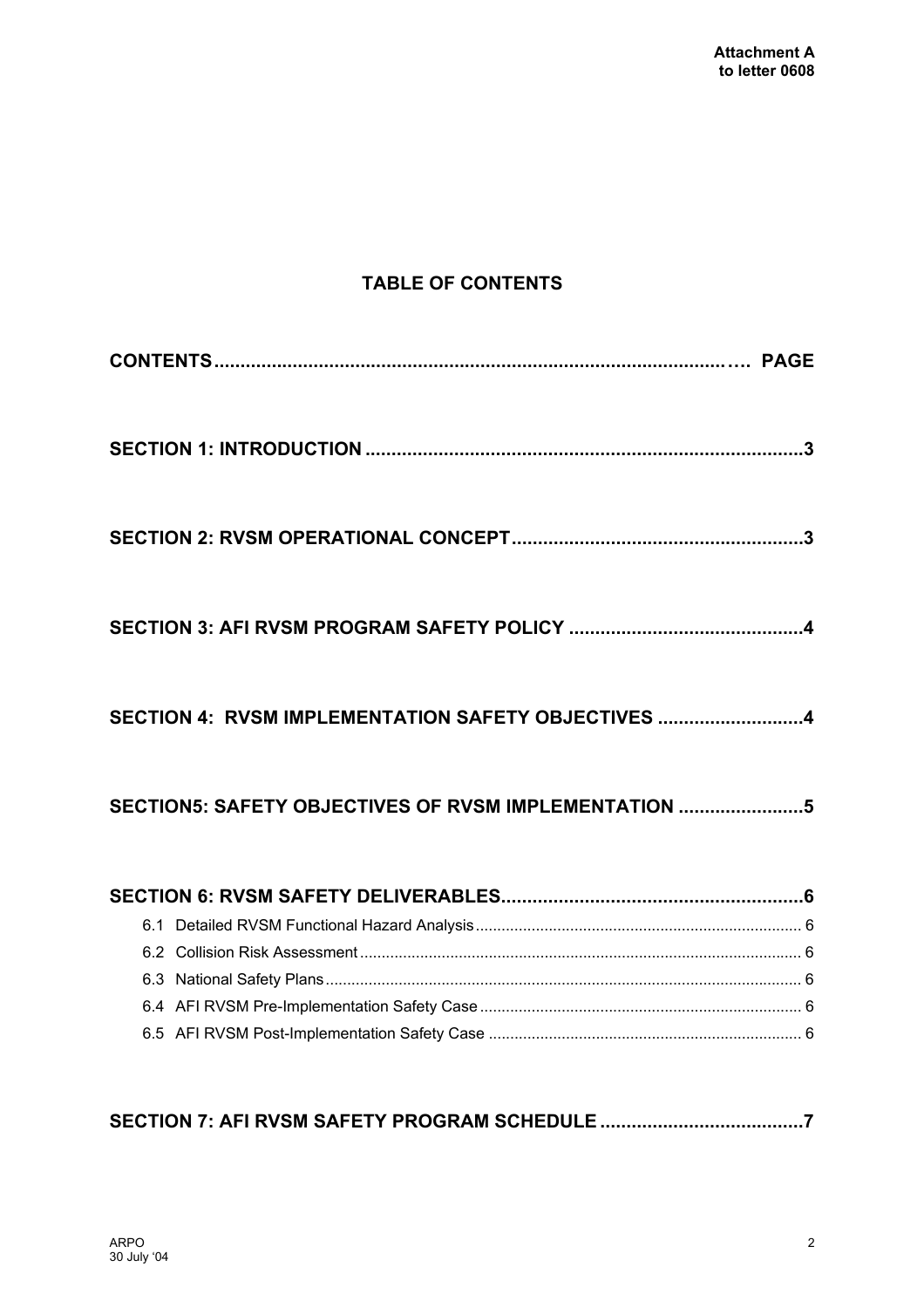#### <span id="page-3-0"></span>**AFI REDUCED VERTICAL SEPARATION MINIMUM (RVSM) SAFETY POLICY**

#### **1. INTRODUCTION**

This document, the RVSM Safety Policy Document, sets out the Safety Policy, the Safety Objectives and describes the RVSM Safety Sub-Program tasks and actions necessary to ensure the safe implementation of RVSM in the AFI region.

The RVSM Safety Policy Document is intended to provide a framework to facilitate the safety regulation process of the AFI RVSM Program. As such, it is considered to be a formal deliverable of the RVSM Program.

The RVSM Safety Policy Document describes the deliverables of the RVSM Safety Sub-Program together with their role in the overall AFI RVSM Program and in the national safety assurance programs.

#### **2. RVSM OPERATIONAL CONCEPT**

The principal concept behind RVSM is the reduction of the vertical separation minimum between adjacent aircraft from 2000 feet to 1000 feet between the Flight Levels FL290 and FL410 inclusive. This will provide six additional cruising levels to air traffic, increase the capacity of the Air Traffic Management system and facilitate the task of Air Traffic Services in maintaining a safe, orderly and expeditious flow of traffic. It can be expected that the capacity and system benefits of RVSM will, by facilitating the Air Traffic Control function, also have the potential for possible safety benefits.

This vertical separation minimum shall be applied between RVSM approved aircraft within the airspace of the designated RVSM airspace. Therefore, all operators proposing to operate across the lateral limits of the RVSM airspace shall be required to indicate on Filed Flight Plans their RVSM status. Except within the AFI RVSM Transitional Airspace Non-RVSM approved aircraft, other than state aircraft, shall not be permitted to operate within RVSM airspace.

For the transition between RVSM and non-RVSM airspace specific procedures shall be established to facilitate the safe transition between RVSM and Non-RVSM airspace. The transition tasks shall be accomplished so as to make RVSM operations transparent to adjacent non-RVSM regions.

The RVSM Program requires that specific training for aircrew and ATC staff shall be performed prior to the start of RVSM operations. The Program also requires ATC equipment and procedures to be modified according to specific Program requirements prior to the start of RVSM operations.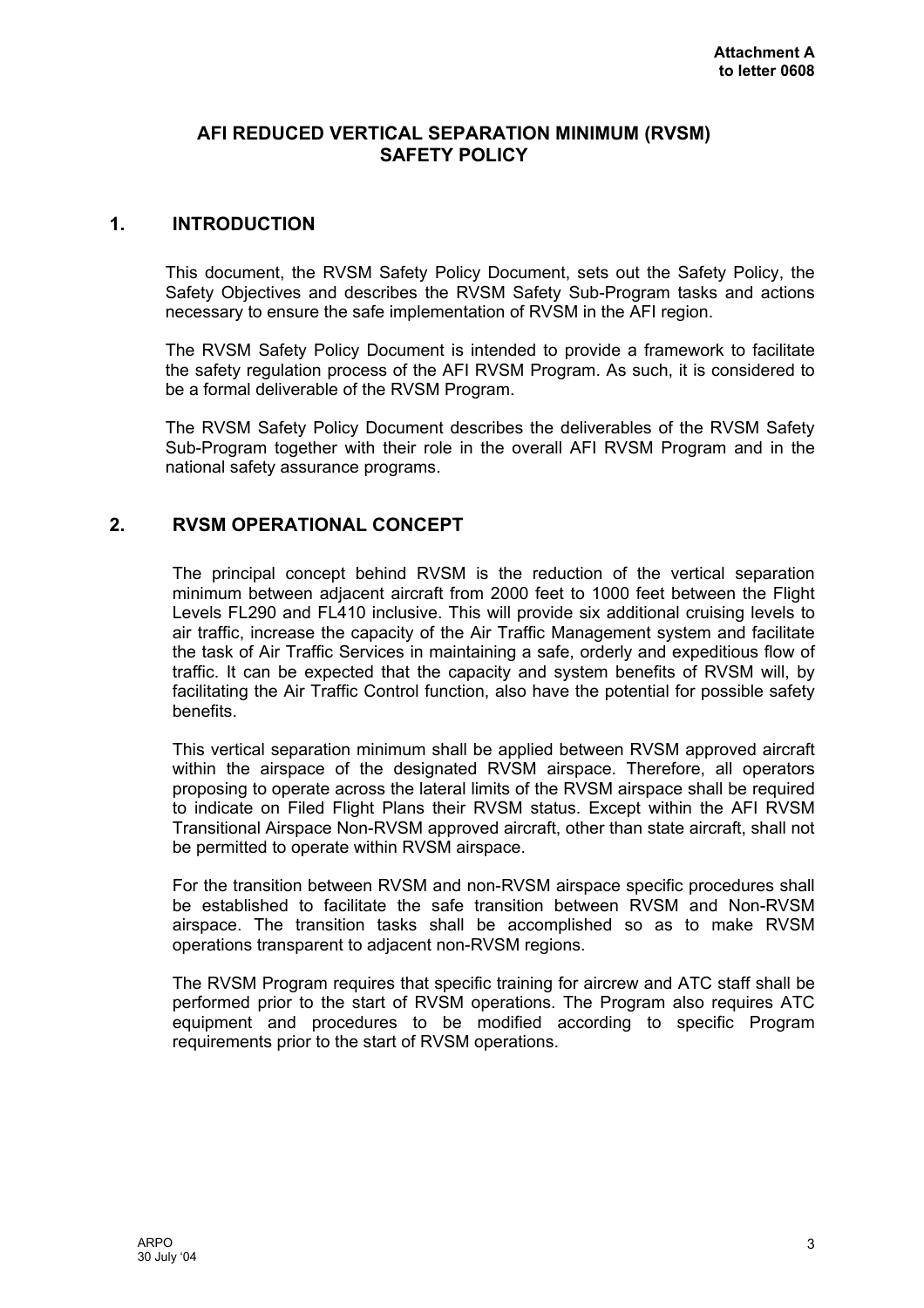#### <span id="page-4-0"></span>**3. AFI RVSM PROGRAM SAFETY POLICY**

The Safety Policy for RVSM implementation has been established to meet the requirements of ICAO Standards and Recommended Practices and guidance material on managing collision risk consequent on the implementation of RVSM.

The following statements define the Safety Policy of the RVSM Program:

- (i) The AFI RVSM Program uses an explicit, pro-active approach to safety management in the development, implementation and continued operation of RVSM.
- (ii) The responsibility of management for the safety performance of the RVSM Program is recognised. The RVSM Program Manager is responsible for the overall management of the Program. The RVSM Safety Program Manager is responsible to the RVSM Program Manager for ensuring the compliance of the Program with AFI Safety Policy and appropriate international standards and requirements. The RVSM Safety Program Manager is also responsible for liaison with the Regulation Authorities.
- (iii) The implementation of RVSM shall be conducted in accordance with ICAO requirements and requires ninety percent RVSM approved aircraft within the Region;
- (iv) The safety of air navigation has been given the highest priority in the development of the RVSM operational concept and the Implementation Program;
- (v) The RVSM Program shall minimise the program's contribution to the serious or risk bearing incidents or aircraft accidents as far as is reasonably practicable.

# **4. RVSM IMPLEMENTATION SAFETY OBJECTIVES**

- (i) The RVSM Program shall conduct a full Functional Hazard Analysis looking at the whole system including air and ground segments and the proposed operational concept. This analysis shall adopt a total aviation system perspective and a risk based approach to the classification of hazards. The analysis shall include, but not be restricted to, those risks already identified by ICAO for RVSM implementation;
- (ii) The RVSM Program shall, as its principal safety objective, minimise the program's contribution to the risk of an aircraft accident. The RVSM Program recognises the AFI Safety Objectives and Strategy, in particular the general objective to improve safety levels by ensuring that the number of ATM induced accidents and serious or risk bearing incidents do not increase and, where possible, decrease. Therefore, the implementation of RVSM shall not adversely affect the risk of en-route mid-air collision;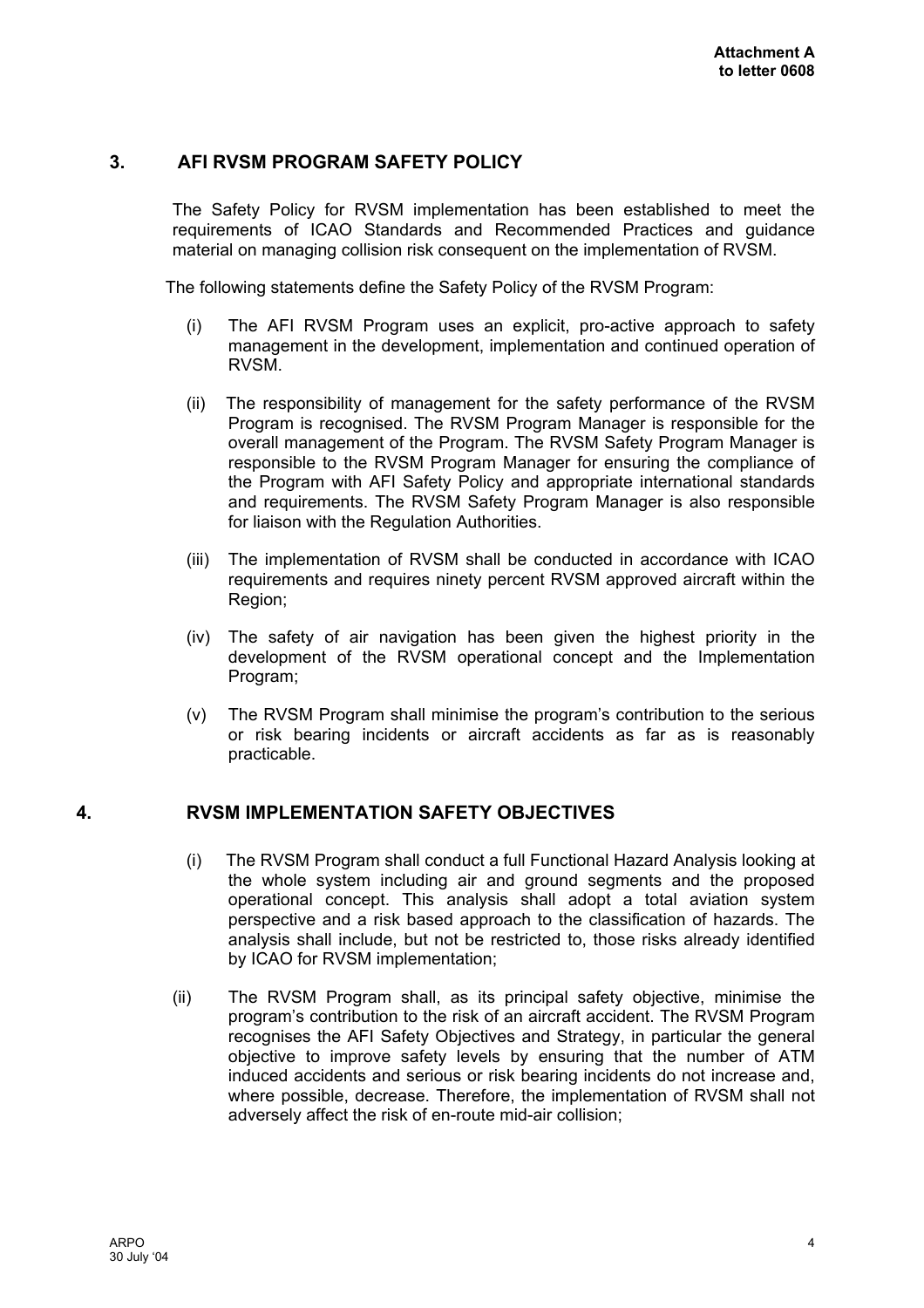- <span id="page-5-0"></span>(iii) The RVSM Program shall establish an explicit Safety Sub-Program to ensure that Program's contribution to the risk of an aircraft accident is minimised in accordance with the principal safety objective;
- (iv) In accordance with ICAO Guidance Material the management of vertical collision risk within RVSM airspace shall meet the Target Level of Safety of 5 x 10 $^{-9}$  fatal accidents per flight hour;
- (v) In accordance with ICAO Guidance Material, the risk of mid-air collision in the vertical dimension within RVSM airspace, due to technical height keeping performance, shall meet a Target Level of Safety of 2.5 x 10 $^{-9}$  fatal accidents per flight hour.
- (vi) Guidance shall be given to the States to explain the necessary activities to provide evidence about the safe implementation of RVSM on the national level and subsequently assure the preparedness of the States.

These Safety Objectives will be complemented by Safety Requirements which may arise as results from the detailed Functional Hazard Analysis which yet has to be carried out.

#### **5. RVSM IMPLEMENTATION SAFETY OBJECTIVES**

As part of the RVSM Program, an RVSM Safety Sub-Program has been developed to provide evidence on the compliance of the Implementation Program with the RVSM Safety Policy and the RVSM Safety Objectives.

The work program of the RVSM Safety Program comprises the following elements:

- (i) Detailed Hazard Analysis, Preliminary System Safety Assessment and System Safety Assessment of the proposed RVSM operational concept;
- (ii) Assessment of operational error reports, both prior to and after implementation, to identify any additional risks and hazards associated with the proposed operational concept and to provide data for the assessment of the target levels of safety;
- (iii) Establishment of formal requirements for participating states to demonstrate that all necessary national activities and actions have been undertaken prior to implementation.
- (iv) Assessment of the risk of mid-air collision, using methods specified in ICAO guidance material;
- (v) A major assessment of aircraft height keeping performance to monitor compliance with height keeping requirements.

Each of these elements will produce deliverables, in the form of reports, which will be formally presented to the ARTF as the Program proceeds.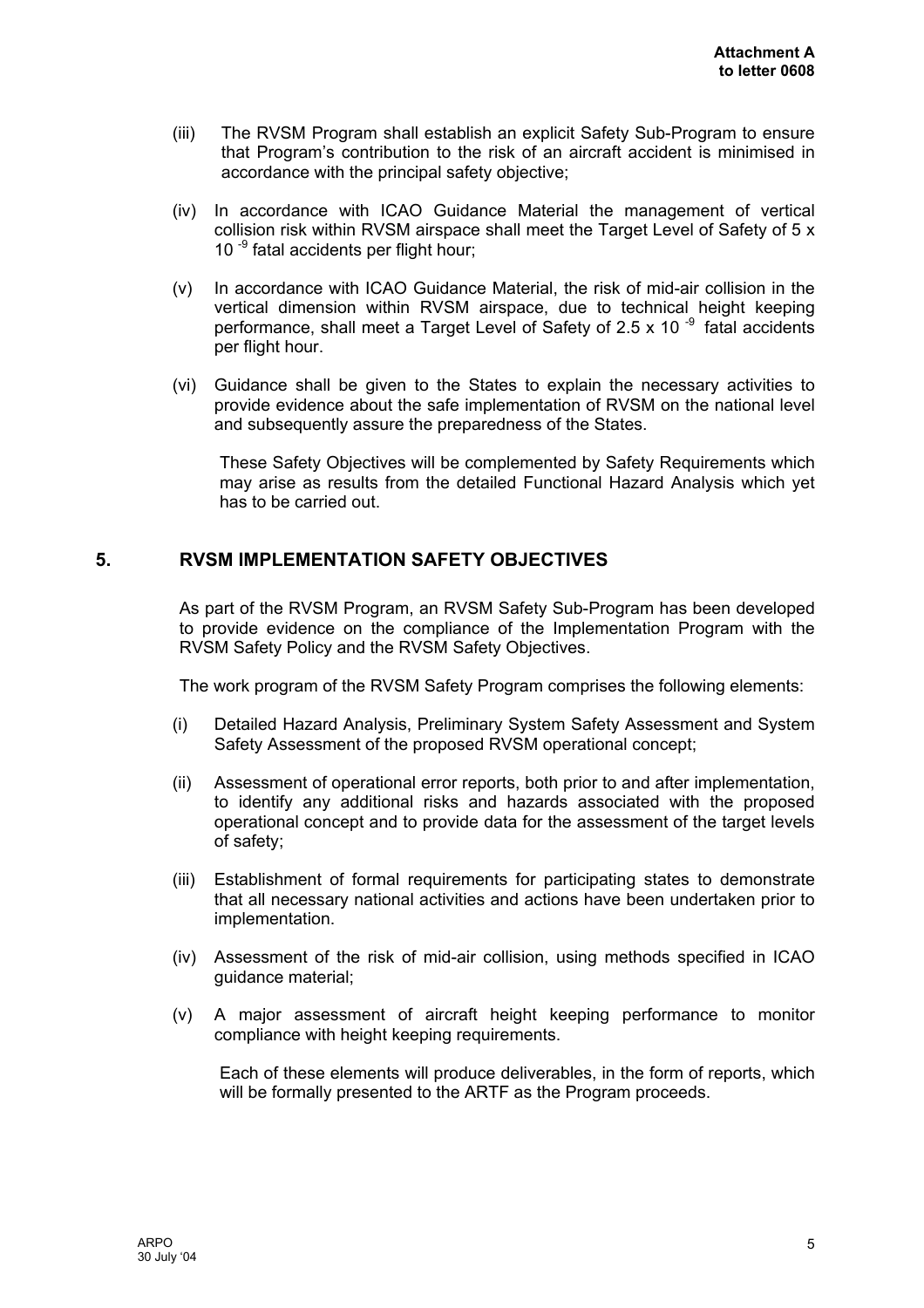#### <span id="page-6-0"></span>**6. RVSM SAFETY DELIVERABLES**

In this section, the major deliverables of the RVSM Safety Sub-Program are described. Although the deliverables are in the form of formal documents, interim reports will be provided for review prior to completion of the final version of a deliverable document.

#### **6.1 RVSM Functional Hazard Analysis**

A detailed Functional Hazard Analysis (FHA) shall be carried out to provide assurance that all hazards and risks associated with RVSM have been identified and classified. The FHA shall cover (i) the situation that RVSM is operational one year after its introduction, (ii) the particular situation in States which have to ensure the transition between RVSM and non-RVSM airspace and (iii) the change-over on the day of RVSM introduction. The results of the FHA shall be documented in a detailed report and a hazard/risk matrix. It will be used as input to the Collision Risk Assessment and the National Safety Cases where appropriate. A summary of the results will constitute one chapter of the AFI RVSM Pre-Implementation Safety Case and the detailed report will appear as an Annex.

#### **6.2 Collision Risk Assessment**

A Collision Risk Assessment (CRA) shall be carried out in order to provide the evidence that the collision risk in RVSM airspace meets the Target Level of Safety required by ICAO. A summary of the results will form one chapter of the AFI RVSM Pre-Implementation Safety Case and the detailed report will appear as an Annex.

#### **6.3 National Safety Plans**

Guidance shall be given to the States to explain the necessary activities to provide evidence about the safe implementation of RVSM on the national level. Using the guidance material National Safety Plans should be produced by the States, submitted to the National Regulator as appropriate and shall be summarised by the RVSM Safety Sub-Program in to order to form one section of the AFI RVSM Pre-Implementation Safety Case.

#### **6.4 AFI RVSM Pre-Implementation Safety Case**

The AFI RVSM Pre-Implementation Safety Case shall provide the assurance that the objectives stated in the AFI RVSM Safety Policy Document are met. Evidence will be provided that (i) all identified hazards and risks are managed and mitigated, (ii) the collision risk meets the ICAO Target Level of Safety and (iii) States show they will safely implement RVSM through the development of national safety documentation.

#### **6.5 AFI RVSM Post-Implementation Safety Case**

The required contents of the Post-Implementation Safety Case will be developed as a result of the pre-implementation safety activities. However, the main objective will be to confirm assumptions and estimations being made in order to determine if in an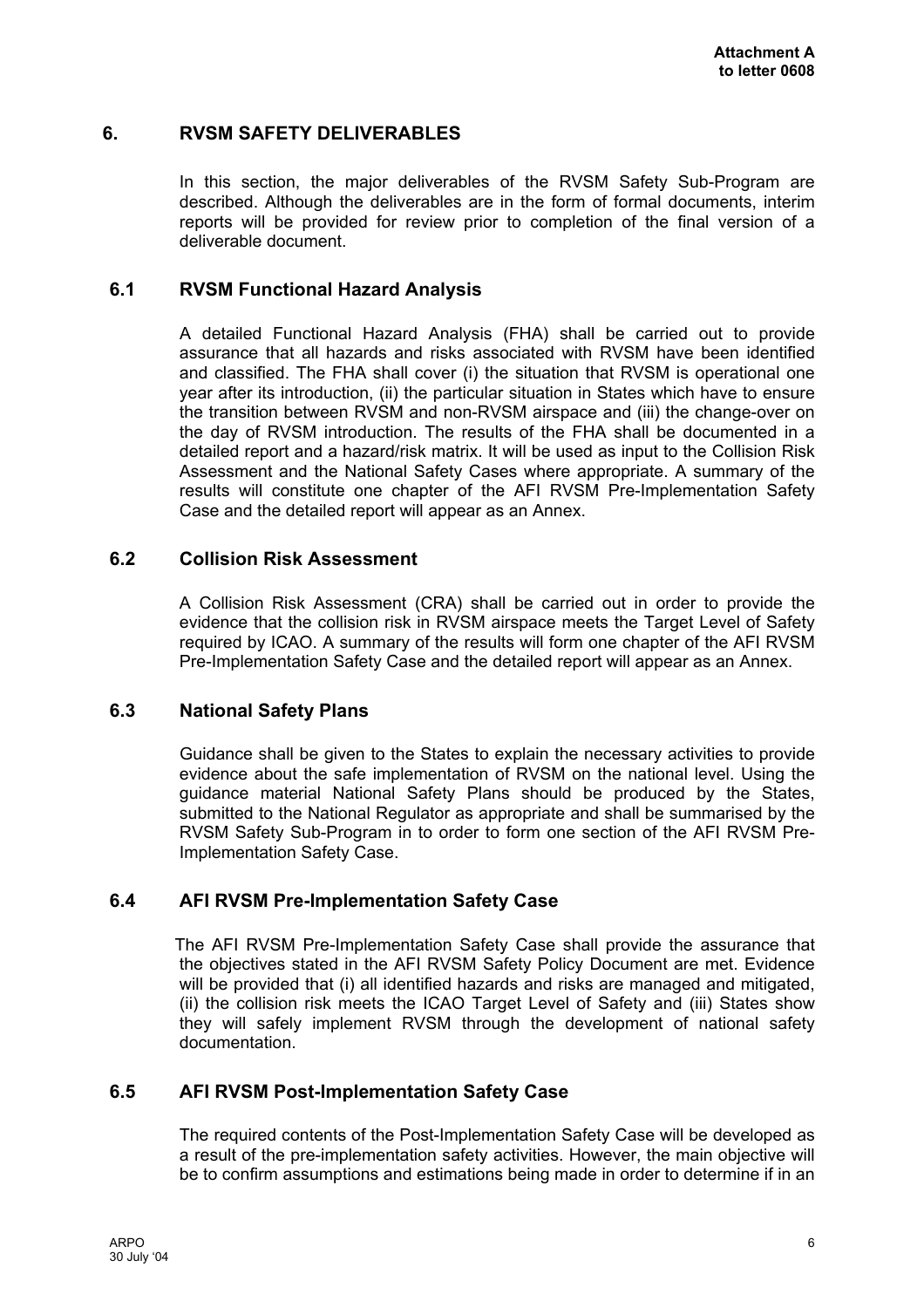<span id="page-7-0"></span>operational RVSM environment the safety objectives can be met. It is expected that the document demonstrates *inter alia* that safety is continuously ensured, the aircraft approval process is effective, the target levels of safety are being met, operational errors do not increase and ATC procedures introduced for RVSM remain effective.

#### **7. AFI RVSM SAFETY PROGRAM SCHEDULE**

The following graphic depicts the timescales for the principal elements of the RVSM Safety Sub-Program and the major deliverables foreseen.

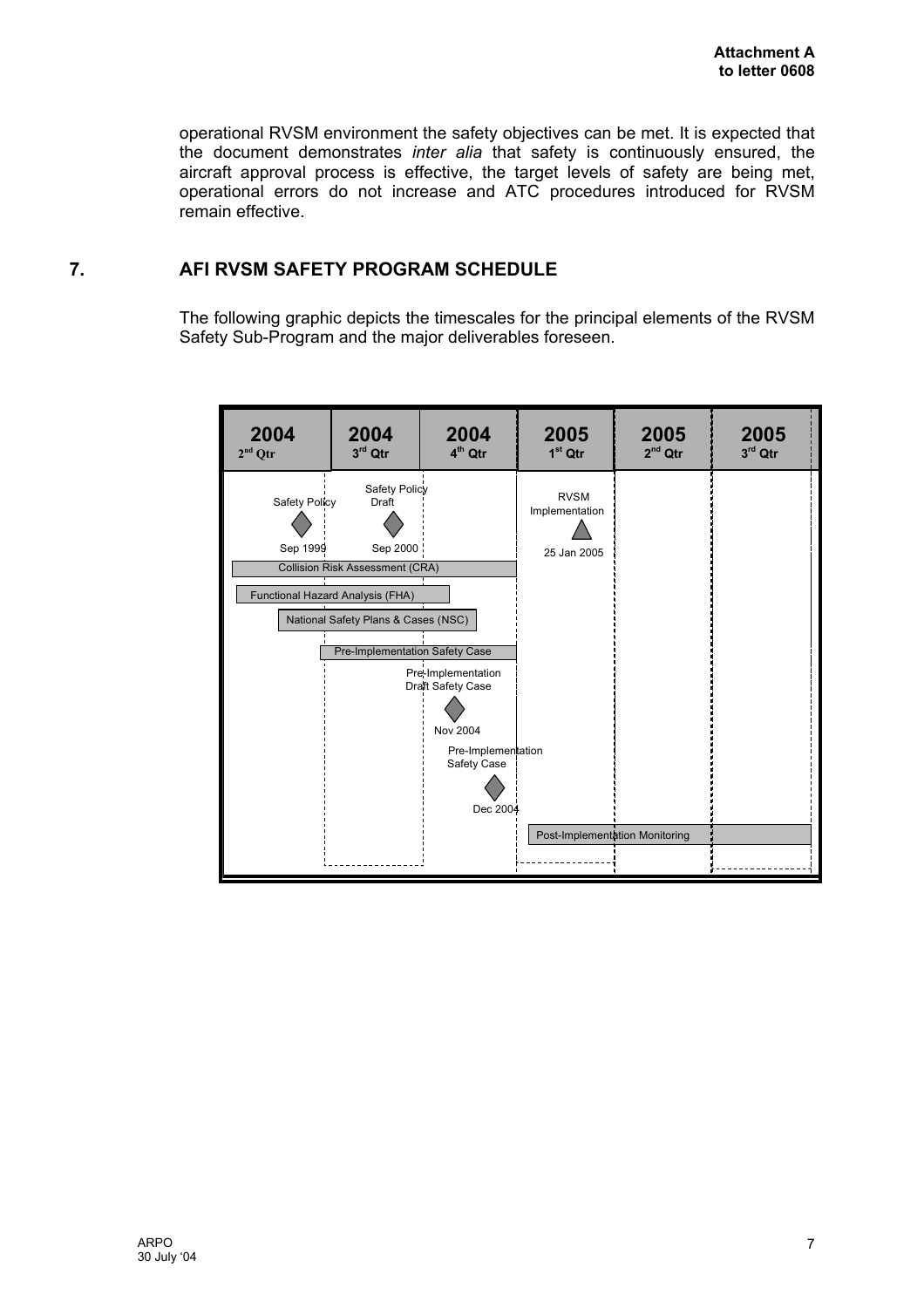# **[***Insert Name of State***] Safety Plan For the Implementation of RVSM**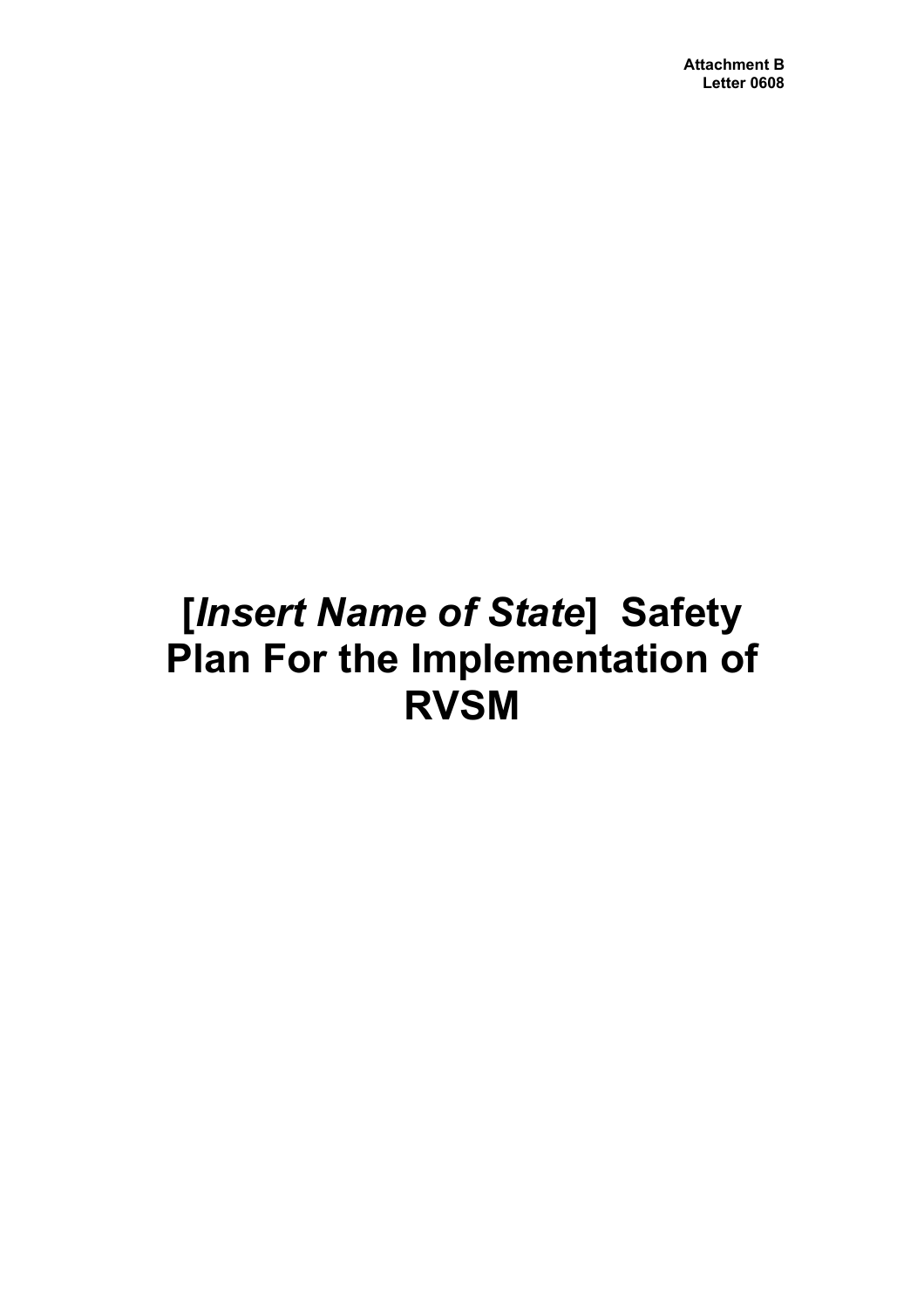# **DOCUMENT APPROVAL**

The following table identifies all Authorities that have successively approved the present issue of this document.

| <b>AUTHORITY</b>                                         | <b>NAME AND SIGNATURE</b> | <b>DATE</b> |
|----------------------------------------------------------|---------------------------|-------------|
| <b>National RVSM</b><br>Safety Manager                   |                           |             |
| <b>National RVSM</b><br>Program Manager                  |                           |             |
| <b>Head of Operations</b><br>in National ATS<br>Provider |                           |             |
| <b>Approval Authority</b>                                |                           |             |

#### **NOTES**

- This draft plan is written to provide a template for use by individual States
- Where possible the text is written to be suitable for direct inclusion in State's Safety Plans.
- Where additional text is required to be inserted by the State, this is indicated in the text in Italics within brackets, for example [*insert Name of responsible authority here*].
- Some of the text is illustrative. In such circumstances a State may need to develop text appropriate to its circumstances, which reflects its local environment and activities etc. The illustrative text does, however, broadly represent best practice and may be used by States for their planning. States should note that there may be more than one way to achieve best practice and the text in this draft plan only reflects one of these possibilities.
- This draft plan does not try to take into account all the specifics of safety planning in use in the States. Each State needs to identify those aspects of their safety planning that are not included in this draft plan. States should include, as appropriate, such aspects within their State Safety Plan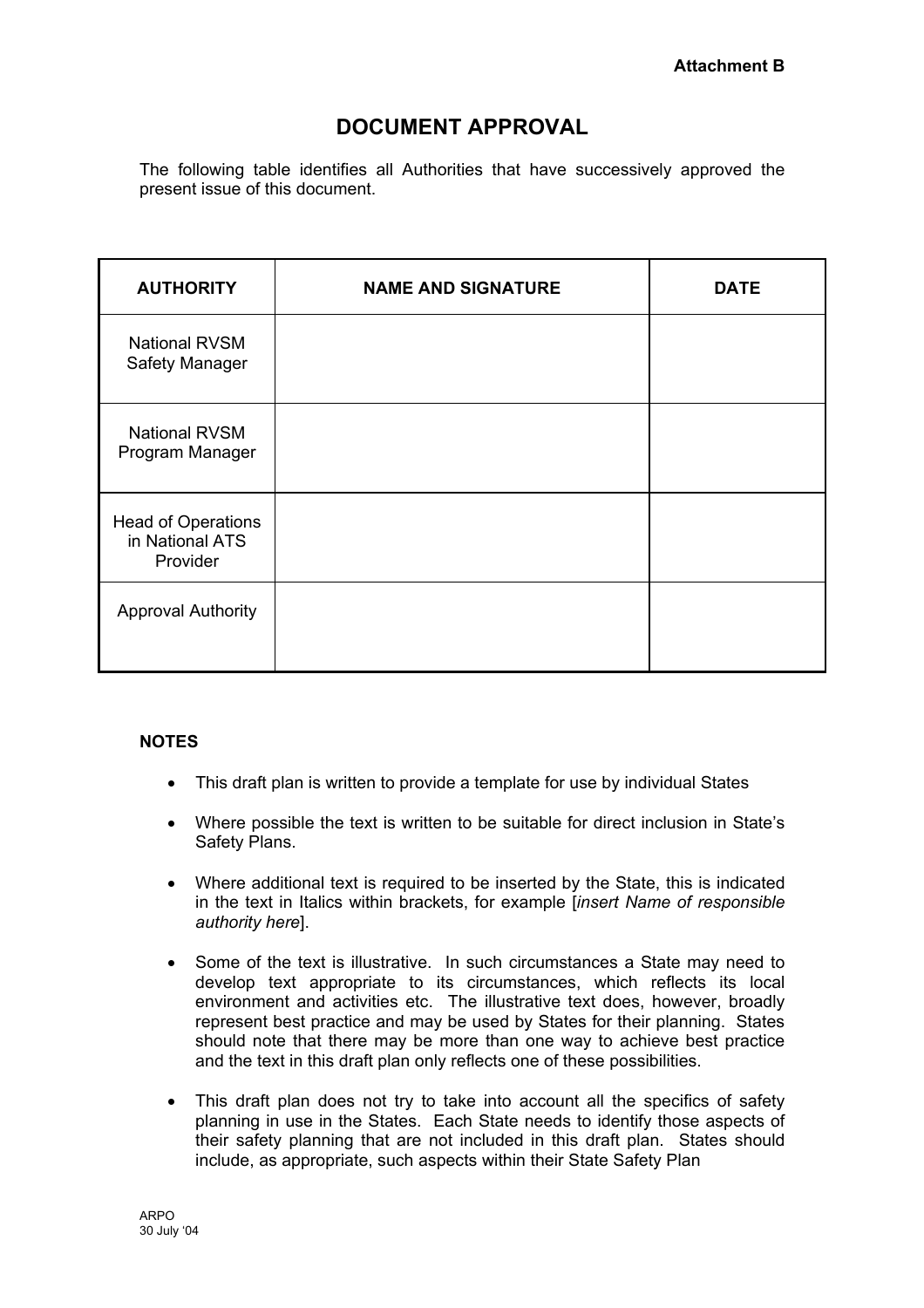# **TABLE OF CONTENTS**

| 6 |                                                   |  |
|---|---------------------------------------------------|--|
|   |                                                   |  |
|   | 8 RVSM OPERATIONAL SAFETY MONITORING AND REVIEW20 |  |
|   |                                                   |  |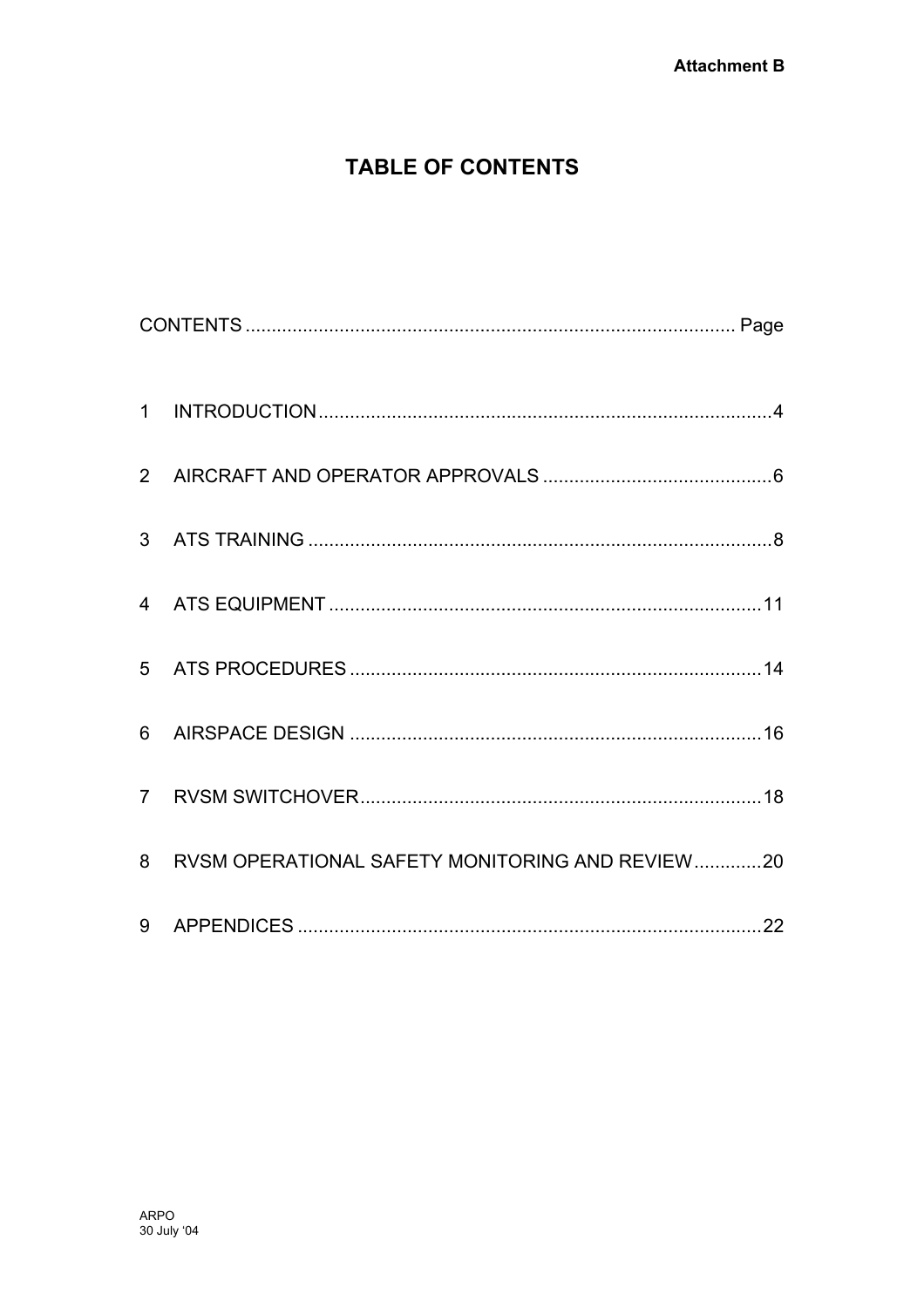# <span id="page-11-0"></span>**1 INTRODUCTION**

# **1.1 Safety Plan Objective**

The objective of this Safety Plan for [*Name of State*] is to set out those National activities that are required to support the RVSM Safety Case. The plan also addresses safety requirements identified by the State's Regulator [*Insert Name of regulatory authority*]. Each of the National activities required for the implementation of RVSM by [*Name of State*] is described in some detail. The descriptions address:

- The role of the activity in support of the safe implementation and operation of RVSM in [*Name of State*],
- The standards to be applied to the conduct of the activity,
- The additional supporting activities that will provide confidence that the identified National activities will lead to the successful implementation of RVSM within [*Name of State*]. These supporting activities include:
	- Those that help achieve quality,
	- Those that help manage identified risks.

The purpose in showing this level of information is to provide early assurance that *[Name of State]* takes its safety responsibilities seriously and has developed a plan to achieve the safe implementation of RVSM.

This safety plan has also been produced to help those within *[Name of State]* who have responsibility for the provision and regulation of the State's Air Traffic Service [*insert Name of ATS Provider*]. It helps them understand the safety aspects of the State's RVSM activities and shows how the National Program Manager is managing these aspects.

# **1.2 Approach**

This National safety plan is divided into sections that consider the National activities for RVSM as follows:

- Section 2: Aircraft and Operator Approvals for RVSM
- Section 3: ATS Training,
- Section 4: Changes to ATS Equipment,
- Section 5: Changes to ATS Procedures,
- Section 6: Airspace Design Changes,
- Section 7: RVSM Switchover,
- Section 8: Operational Monitoring of RVSM.

Within each section the plan:

(a) Describes those activities that are necessary to provide an appropriate ATS following the implementation of RVSM in the AFI region;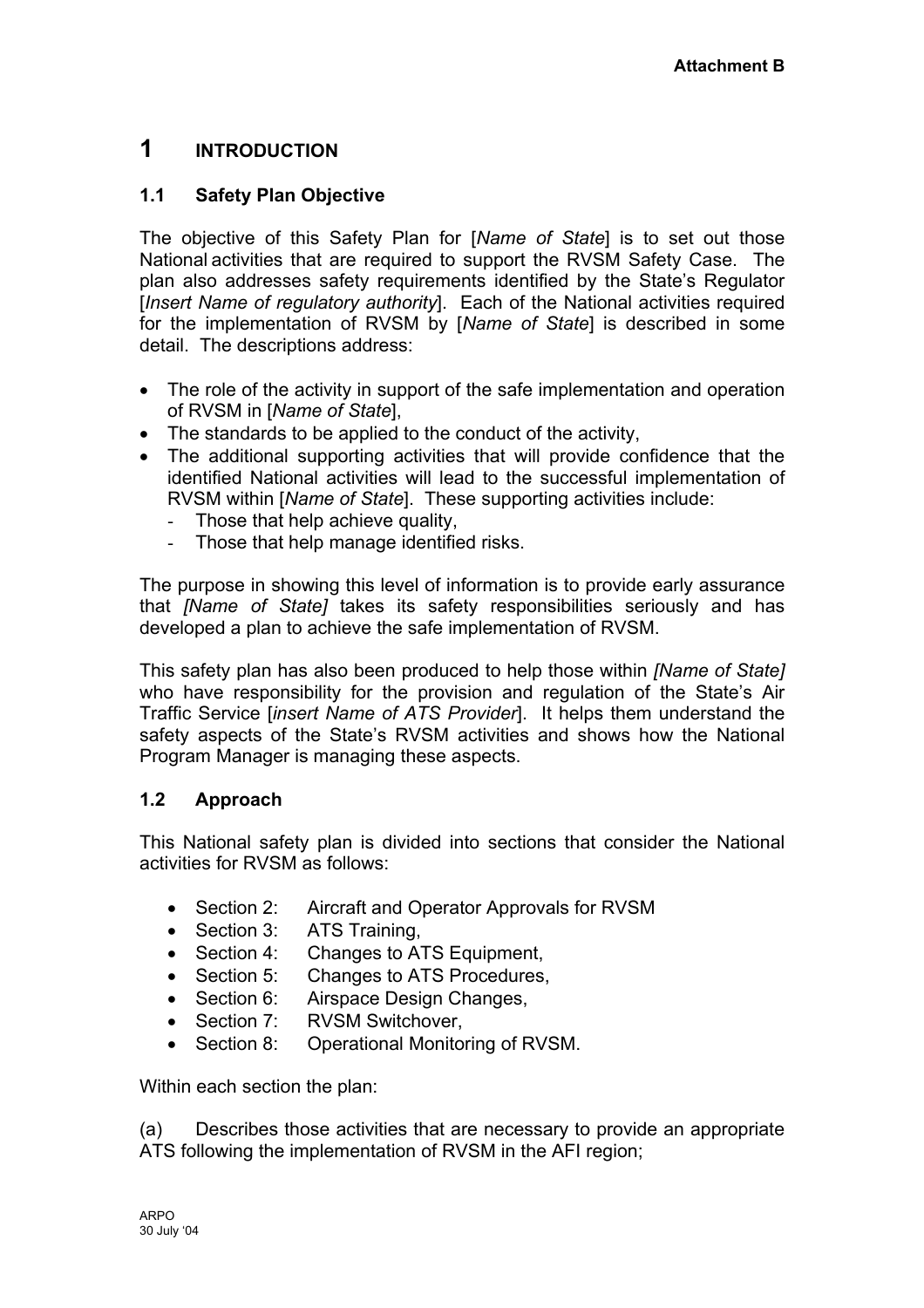(b) Identifies the appropriate responsible Authorities, together with a description as to how these Authorities discharge their responsibility;

(c) Describes the detailed activities and checks that underpin the achievement of quality of the activities described in item (a) above;

(d) Shows how the hazard and risk information that will be produced by AFI's RVSM Program will be addressed as appropriate by the State.

#### **3 Organisation**

The Organisation for the RVSM safety plan and associated activities is as follows**.**

(a) [*Insert Name*] has been appointed as the Safety Manager for RVSM and is responsible for the production of this plan;

(b) The National Program Manager [*insert Name*] has responsibility for the National RVSM program. He approves the safety plan and is responsible for obtaining the further approvals that are described below. In approving the plan the National Program Manager is confirming that in his view the plan is acceptable, and accurately describes the activities that are required to show that the stated safety requirements will be achieved;

(c) The Head of ATS Operations [*insert Name*] has overall responsibility for the ATS operations. In approving the plan the Head of Operations is confirming that from a safety perspective all necessary actions have been or will be undertaken by the ATS provider to ensure that RVSM can be safely implemented and operated within *[Name of State]*;

(d) The CAA/ATS provider company [*insert Name*] is the designated Authority and is responsible for the provision of an appropriate Air Traffic Service within the State. In approving the plan the DG is confirming that he is satisfied that responsibility for the safe implementation of RVSM has been properly delegated; that the staff delegated have been duly authorised to act on his behalf; and that they are competent to act on his behalf.

In addition to the above, specific approvals for individual activities are also required (see sections 2.4, 3.4 through to 8.4).

The above organisation applies during the pre-implementation phase of RVSM. There are activities (in particular safety monitoring activities) that take place post-implementation. The responsibility for post-implementation safety activities rests with responsible staff in the State and the ATS provider [*insert Names, otherwise state that the post-implementation safety organisation and responsibilities are not yet determined*].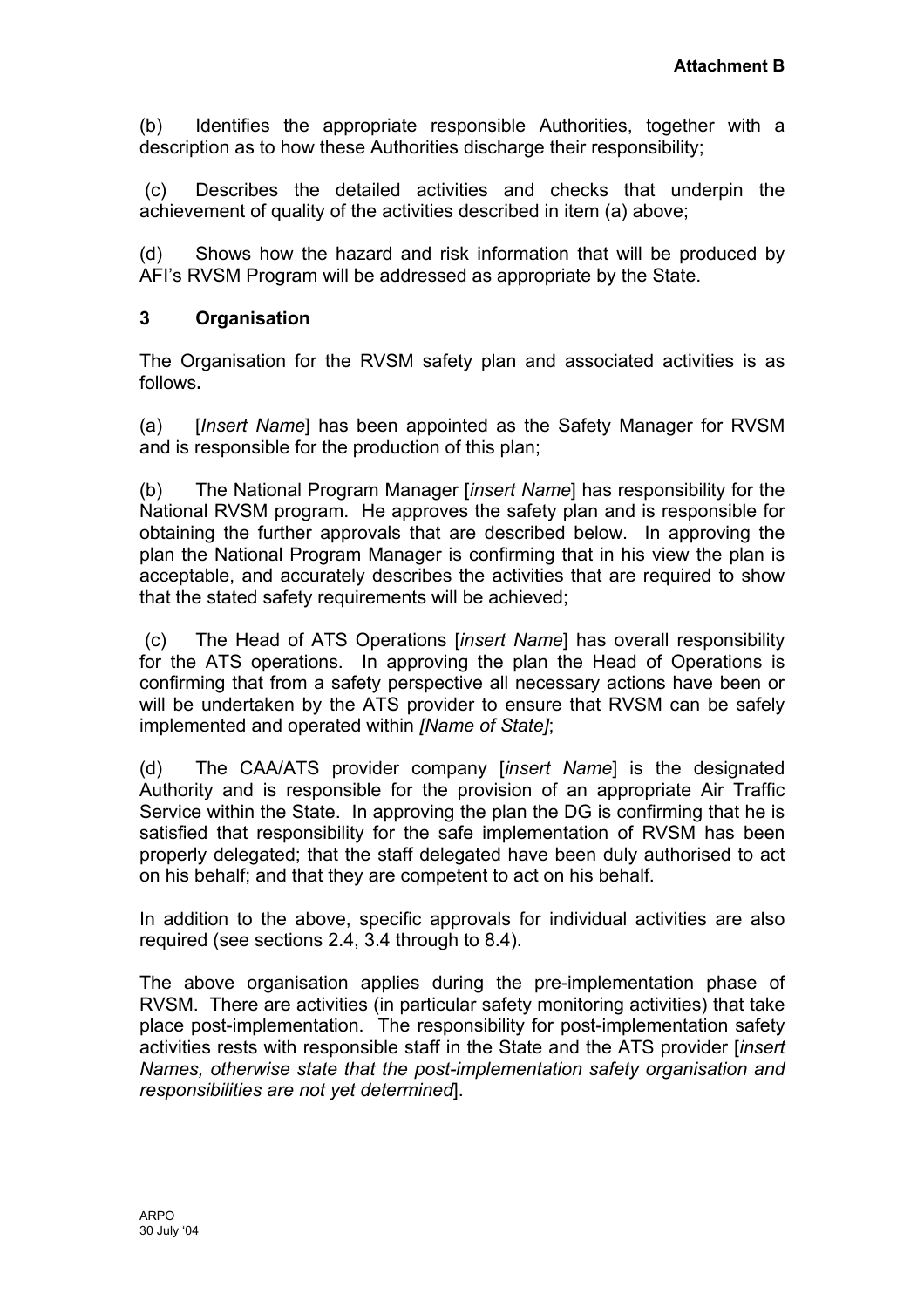# <span id="page-13-0"></span>**2 AIRCRAFT AND OPERATOR APPROVALS**

# **2.1 Introduction**

This section deals with Aircraft/operator approval requirements for aircraft to operate within the AFI RVSM region and describes the approval program within the State.

# **2.2 Safety Requirement**

The safety requirement is to show that all Operators based in *[Name of State]* are aware of the RVSM implementation and have obtained RVSM approval for themselves and their aircraft as appropriate. Both the aircraft and the Operator require approval if they are to operate in RVSM airspace. It is the responsibility of the State's CAA to describe their regulatory activities that will lead to documentary proof of the State's CAA diligence with respect to these approvals.

### **2.3 Standards Applied**

*[Name of State]* is a member of APIRG and will use TGL6 revision 1 to conduct the approval for civil aircraft and operators for RVSM operations (Include as *Appendix* A).

### **2.4 Planned Aircraft/Operator Activities**

An approval program has been developed to support the implementation of RVSM. The details of the program are found in [*Name of State*] National RVSM Plan (*Include as Appendix B*). The program subdivides into two main activities:

(a) Awareness Activities

Operators and State aircraft authorities have already been informed about RVSM approval and monitoring requirements through:

- AICs [*supply details of AICs issued and planned for issue*].
- RVSM Seminars/workshops [*Supply details of seminars/workshops already run and planned to be run*]
- A working group has been set up with the Operators and State aircraft Authorities to discuss RVSM implementation. [*supply details of working group*]
- (b) Approval Activities These are described in 2.5 below.

#### **2.5 Approval Activities**

There are two areas for which *[Name of State]* has an established approval/regulatory process: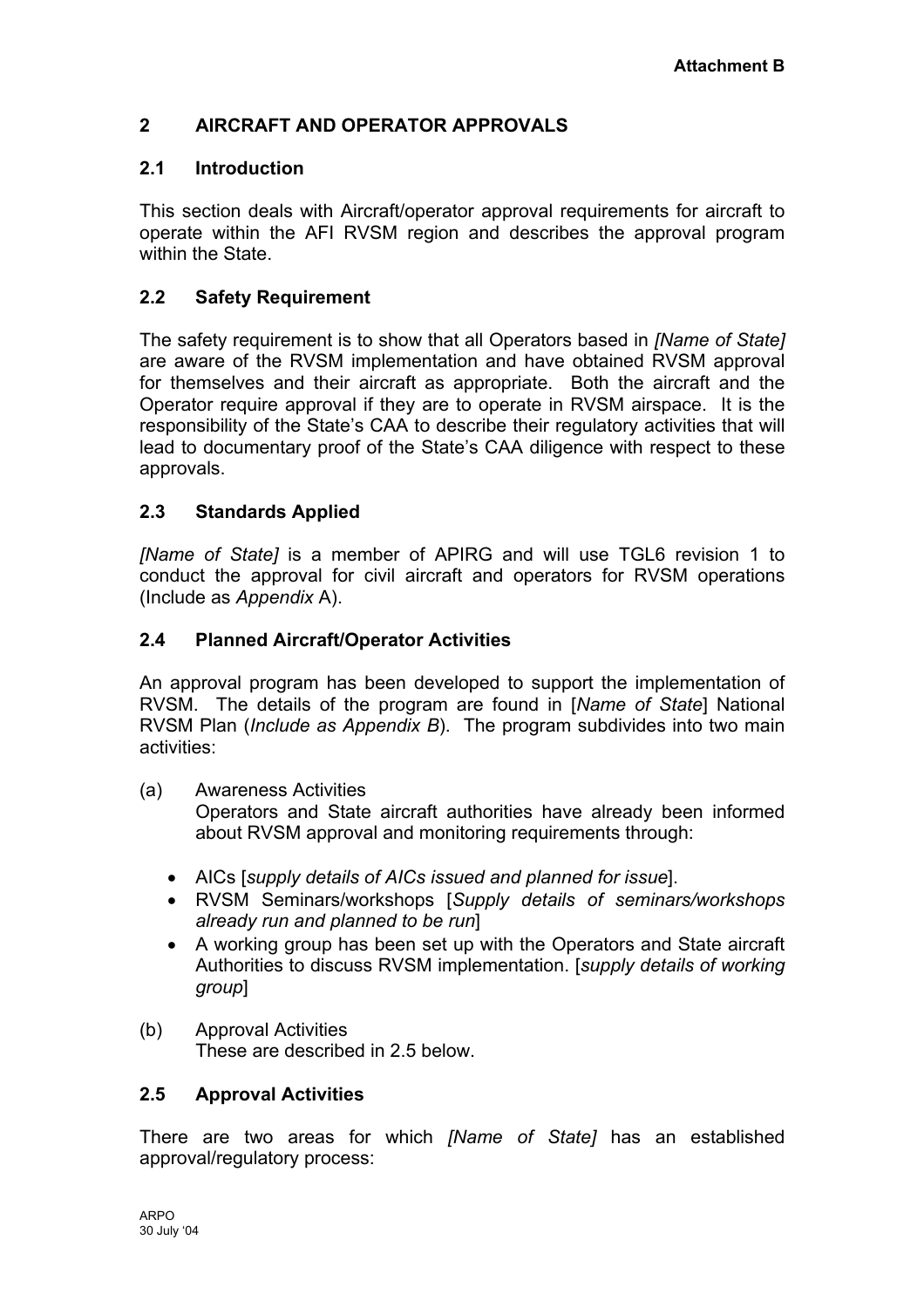# (a) Operator Approval

Those Operators that are based in *[Name of State]*, and wish to operate within the AFI RVSM Airspace, will apply to the State CAA to obtain operational approval (in line with TGL 6). The responsible officer for giving such approvals is [*insert title and name of current jobholder*]. His approval is based on [*insert approval criteria – this should be based on establishing compliance with the relevant aspects of TGL 6*].

(b) Aircraft Certification and Approval

Operators (or owners) of aircraft registered within *[Name of State]* will apply to the State CAA for certification and approval (in line with TGL 6). The responsible officer for giving such approvals is [*insert title and name of current jobholder*]. His approval is based on [*insert approval criteria – this should be based on establishing compliance with the relevant aspects of TGL 6*].

In addition military Authorities have elected to submit identified military transport aircraft for RVSM certification and approval. The responsibility for this rests with *[Name of State]* Ministry of Defence. It has elected to implement the principles embodied in TGL 6 Issue 1. The responsible officer for giving such approvals is [*insert title and name of current jobholder*]. His approval is based on [*insert approval criteria*].

# **2.6 Quality Assurance of Activities**

It is important to ensure that the approval activities are effective and lead to RVSM approved aircraft that are capable of meeting the more stringent height keeping requirements within the AFI RVSM airspace and air crew that are familiar with RVSM rules and procedures. There are several elements that provide confidence in this capability.

# 2.6.1 Aircraft Technical Height Keeping Performance Monitoring

The ARMA has established a Height Monitoring Infrastructure that will provide ongoing monitoring of a substantial proportion of the aircraft fleet operating within the AFI RVSM region. Aircraft that are not within the specified standards will be reported to the appropriate State Authorities that approved the aircraft for RVSM operations. The Operator of the non-compliant aircraft will also be contacted. [*Insert Name of State Authority*] will follow up all such reports with the Operators concerned. This review will take place within the normal framework of aircraft certification and operator licensing.

# 2.6.2 Operational Error Monitoring

The AFI Regional Monitoring Agency (ARMA) has an established and ongoing program of operational error data collection and assessment. Information is obtained from ACCs and States on operational altitude deviations of 300 ft or greater. ARMA will use the data as part of the RVSM Safety Case. At present mechanisms have not been developed to inform the appropriate States of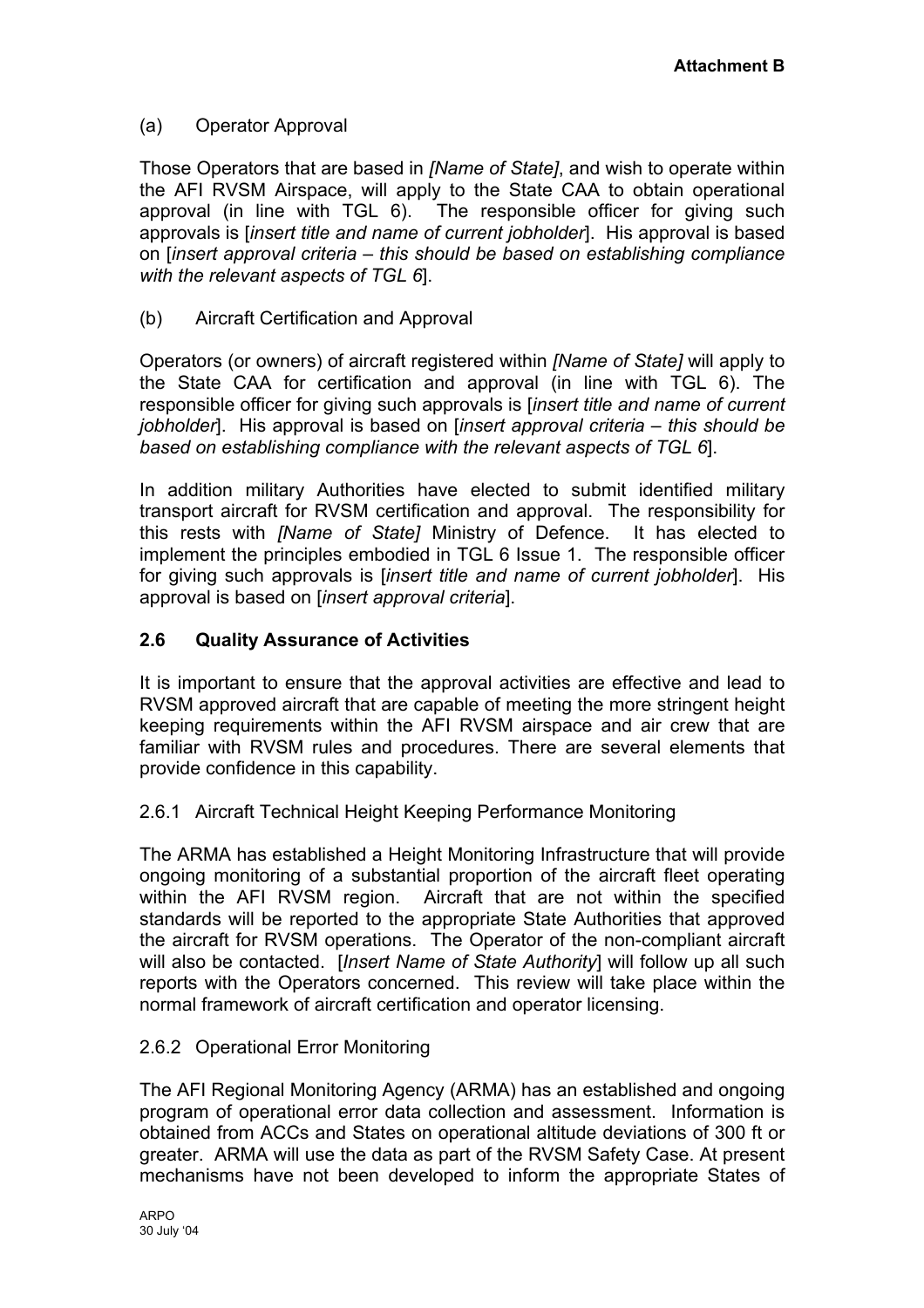<span id="page-15-0"></span>clusters of events associated with a specific operator or region of airspace. These will be established prior to the implementation of RVSM.

In addition to the above, [*insert Name of State Authority*] monitors and reviews aircraft airworthiness and Operator Licenses both on a regular basis and in response to identified concerns or trends.

# **2.7 Aircraft and Operator Risk Management**

Hazards associated with regulatory or approval processes are not normally covered within FHAs. It is however appropriate to review those hazards in the AFI FHA that are associated with aircraft, aircrew and Operator hazards. The results of the FHA are currently not available to the States. When made available, *[Name of State]* will review the hazards and risks that will have been identified by the FHA. The purpose of the review is to identify those aspects where the local circumstances are different from those assumed within the AFI FHA (*Include as Appendix C*). Any additional activities, required as a result of this review, will be listed as actions in future updates to this safety plan.

### **3 ATS TRAINING**

#### **3.1 Introduction**

This section focuses on [*Name of State*] ATS training activities that are needed to ensure that operational staff is familiar with RVSM procedures. Additionally further details are provided to show how this training program supports and underpins the safe implementation of RVSM.

# **3.2 Safety Requirement**

The safety requirement associated with the ATS training is to show that all relevant staff have been appropriately trained in RVSM procedures and are competent to operate within an RVSM environment.

#### **3.3 Standards Applied**

There are no standards. The AFI training material supplied by AFI has been used as reference guidance for the development of *[Name of State]*'s training material. (*Include as Appendix D*).

# **3.4 Planned ATS Training Activities**

An ATS training program has been developed to support the implementation of RVSM. The details of the program are found in [*insert reference to appropriate documents*]. The detailed program subdivides into four main activities and shows that it is the intent to train all controllers licensed in RVSM airspace sectors prior to RVSM Implementation on 25 Jan 2005.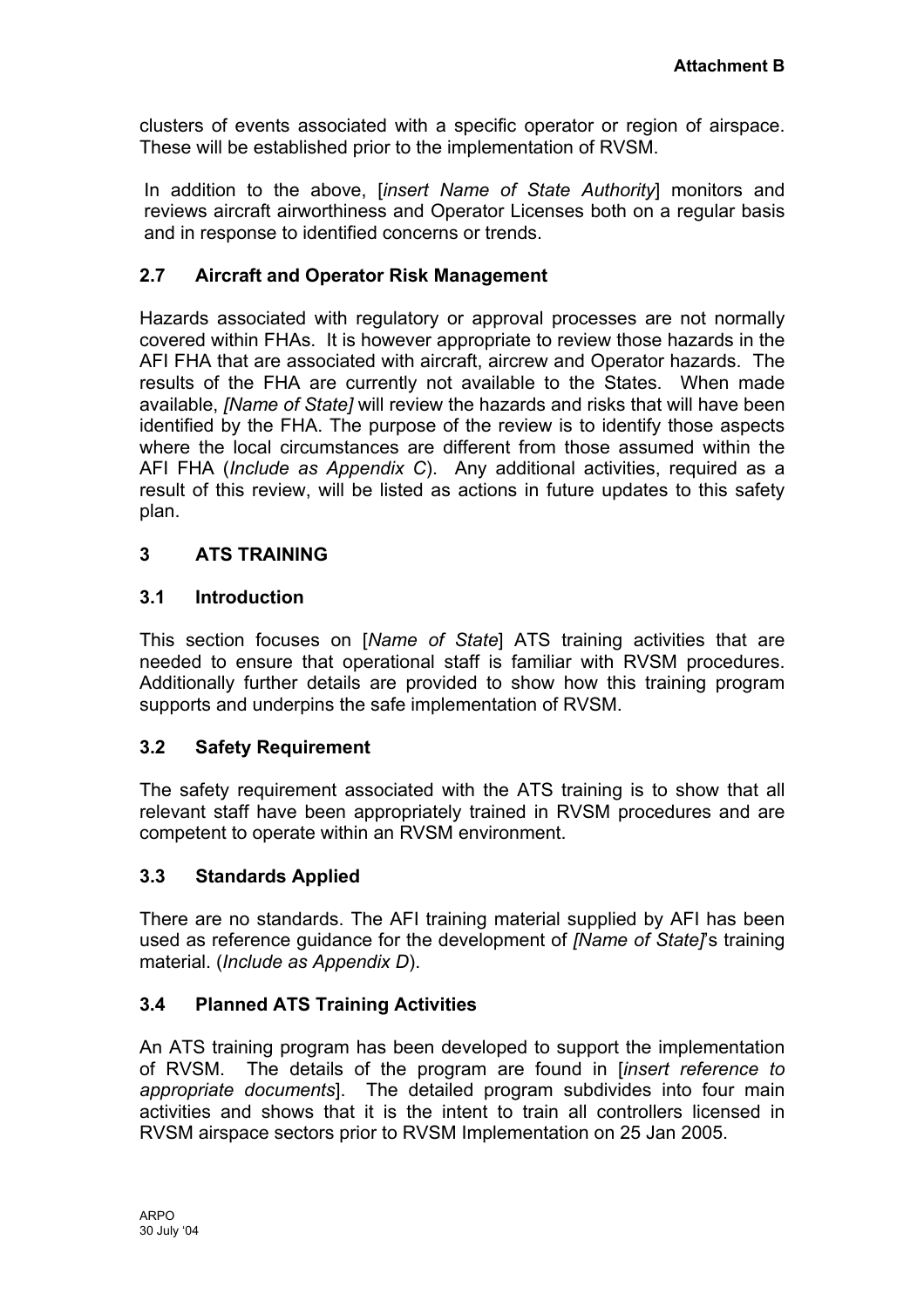# 3.4.1 Training Roles and Responsibilities

Staff has been identified to lead, prepare and deliver RVSM training to ACC Staff. [Include *Names, staff positions and RVSM training roles*].

#### 3.4.2 Training Material

The training material supplied by ARPO will be used as the basis for the State training material. This will be supplemented by locally developed material. All the designated instructors will become familiar with the material.

### 3.4.3 Training Program

A program of courses will be established at each ACC [*Names of the ACCs and summary of each training program to be included*]. The program will be developed in close co-operation with managers at each ACC. All controllers who will have operational responsibility in the AFI RVSM region (ie above FL 290) will receive this training. Other controllers and staff within the Air Traffic Provider will as a minimum be familiarise with RVSM operations and how it affects them in their duties. As far as is practical all controllers at an ACC will receive the full RVSM training. This is subject to operational and staffing constraints.

### 3.4.4 ACC Training Program

Courses will be run at each ACC as required. Follow-up and refresher training will be provided as needed.

# **3.5 RVSM Training Program Approval**

There are two aspects of these training activities for which *[Name of State]* has established an approval process. These two aspects are:

#### 3.5.1 Training Material Approval

All ATS training material is subject to strict control and changes must be approved prior to first use. The RVSM training material is subject to this process. The responsible officer for the approval of the training material is [*insert title and name of current jobholder*]*.* His approval is based on [*insert approval criteria*]*.* 

#### 3.5.2 Controller Competence in RVSM Operations

The change to RVSM does not require changes to the controller's ATC license (or certificate of competence). However the ATS provider does accept the responsibility to ensure that controllers are capable of RVSM operations. To discharge this responsibility the manager of that ACC approves the RVSM training program for each ACC. Approval of the program represents a commitment from each ACC to ensure that all appropriate staff receives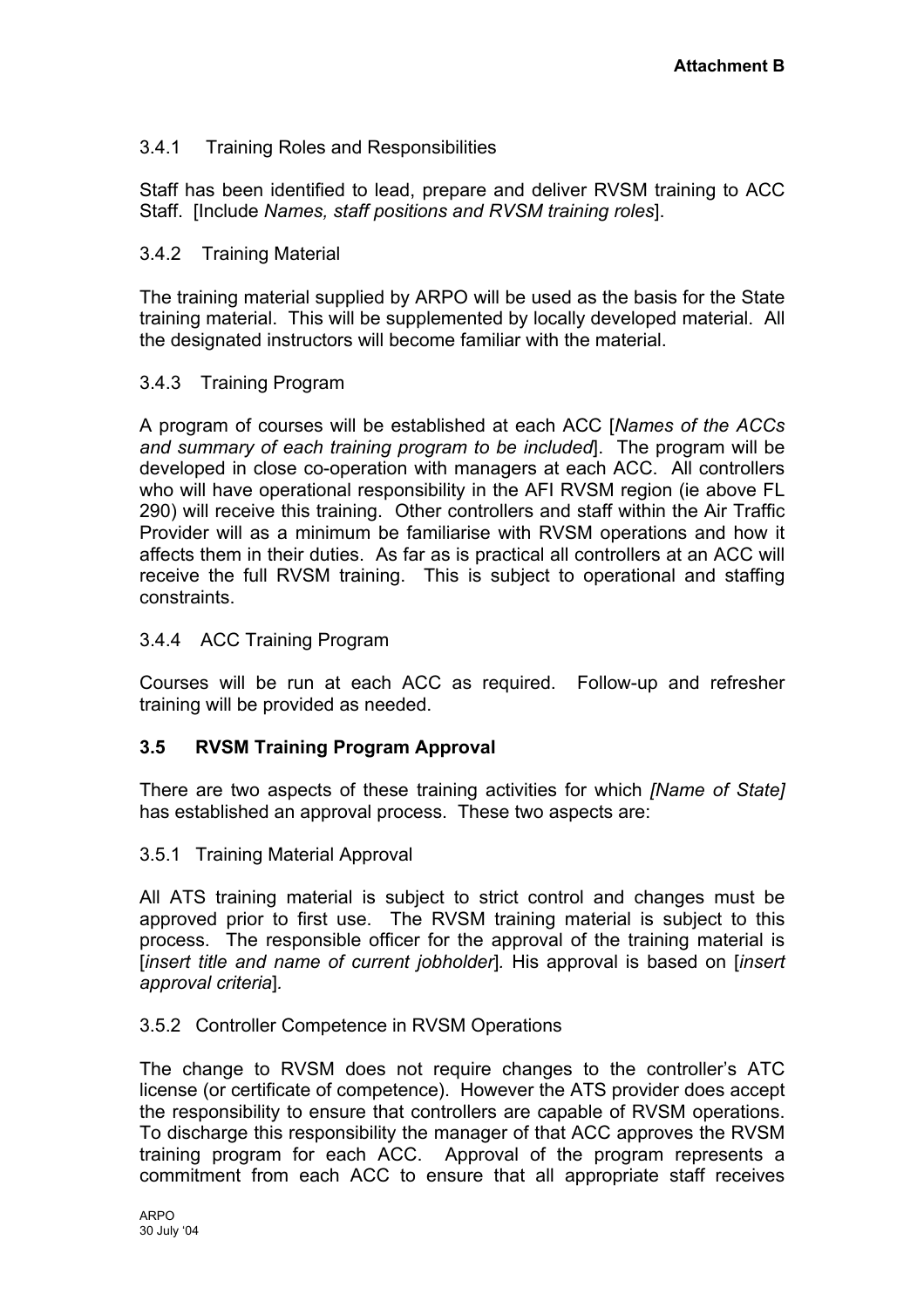RVSM training and that this training makes full use of the approved training material.

# **3.6 RVSM Training Quality Assurance**

It is important to ensure that the ATS training in RVSM operations is effective and understood by controllers. There are several elements that provide confidence in this effectiveness.

#### 3.6.1 Use of the AFI Material as Guidance

The AFI material has been developed by Air Traffic Navigation Services (ATNS) in South Africa and has been subject to extensive review within the RVSM Program. This material forms the core of the training material developed for the State RVSM training program.

#### 3.6.2 ATC Instructors

The responsibility for the development and delivery of the training rests with [*insert Name(s) and roles*]. They are experienced training instructors and are licensed as On-the-Job Training (OJT) Instructors. [*Further evidence of their experience may be usefully provided here*]*.* They are familiar with RVSM procedures. [*Insert Name(s)*] has attended the AFI Training Course on the RVSM Training material [*insert dates*]. They in turn will ensure that all the other designated instructors become familiar with, and understand, the material.

#### 3.6.3 Training Material Review

Operational and management staff at each ACC will review the material prior to first use. The review comments will be documented and the material will be amended as appropriate.

#### 3.6.4 Timely Training Program

The ATS provider recognizes its responsibility for the competence of controllers in operating within the AFI RVSM region. It will therefore ensure that:

- The training program allows controllers sufficient time from their operational duties to attend one of the courses,
- That accurate course attendance records are kept (including time spent on training simulators), and
- Controllers are encouraged to seek clarification, and further training if necessary, on those aspects they did not fully understand.

#### 3.6.5 Interactive Training Program

Specific interaction will be encouraged through a course feedback questionnaire. The questionnaire will seek attendee views on the quality and ease of understanding of the course. This will be fed back to the instructors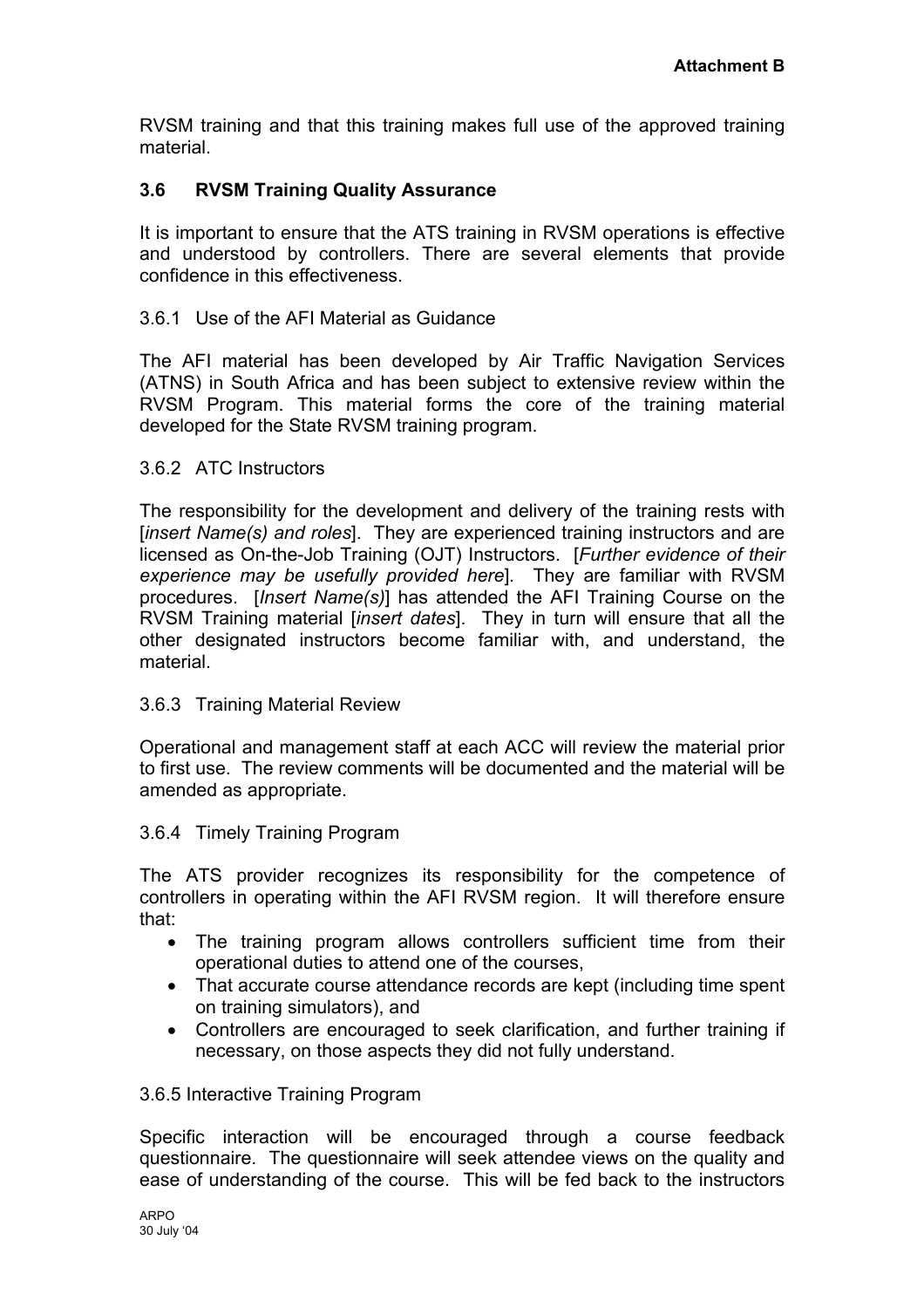<span id="page-18-0"></span>and course developers and used to further refine the course. Secondly the material will be presented in an interactive manner and interaction with attendees will be encouraged. Areas of difficulty in assimilating/understanding the material will be sought from attendees and will be addressed on an individual or group basis through further explanation and training if necessary.

# 3.6.6 Refresher Training

RVSM training may, through operational and staffing constraints, be provided to a controller more than 6 months in advance of RVSM. In such circumstances in the weeks prior to implementation, refresher training will be provided, so that what was learnt on the course is refreshed in the mind. [Provide d*etails of the provisions at each ACC for such refresher and followup training*].

# **3.7 ATS Training Risk Management**

A key part of the management of safety is that the safety risks associated with poor or inadequate training are identified and, as appropriate, shown to be acceptably low. Within the AFI RVSM program there is commitment to perform a Functional Hazard Assessment (FHA) (which identifies hazards and assesses the risk associated with such hazards). The results of the FHA are currently not available to the States. When made available, *[Name of State]* will review the hazards and risks that will have been identified by the FHA. The purpose of the review is to identify those aspects where the local circumstances are different from those assumed within the AFI FHA. Any additional activities, required as a result of this review, will be listed as actions in future updates to this safety plan.

# **4 ATS EQUIPMENT**

#### **4.1 Introduction**

This section addresses those changes to ATS equipment required for RVSM Operations and describes the program of activities that has been established to make the required changes to ATS equipment. Additionally further details are provided to show that these changes will be completed successfully and will underpin the safe implementation of RVSM.

#### **4.2 Safety Requirement**

The safety requirement is to show that the changes to the ATS equipment have been made successfully and approved for operational use.

# **4.3 Standards Applied**

ICAO Technical Document 7030/4 (*Include as Appendix E*) provides the standards for procedures. ARPO has developed an AFI ATC manual that is consistent with ICAO Document 7030/4 and provides further information.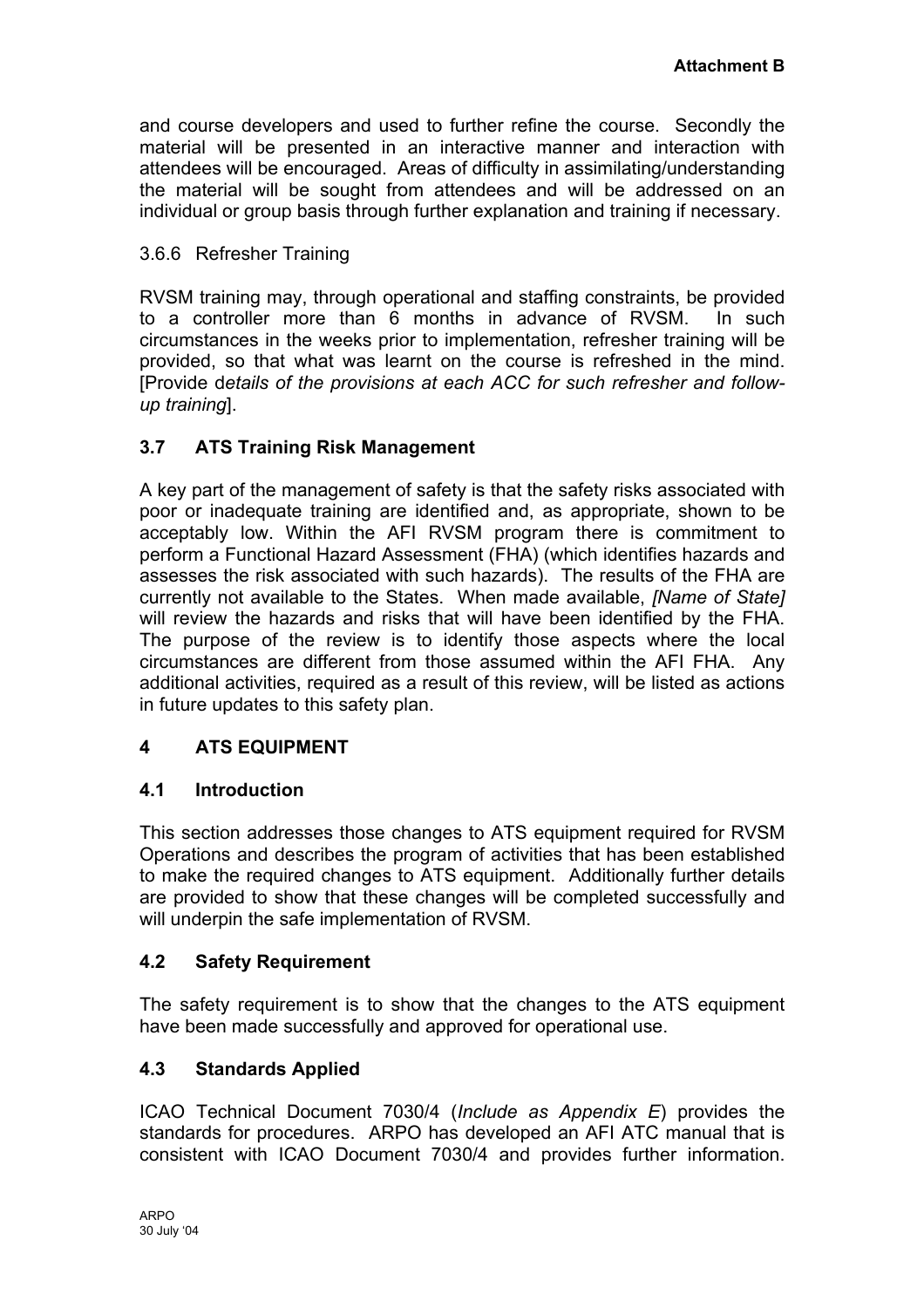(*Include as Appendix F)*. This latter document provides the basis for the changes to ATS equipment that are required for the AFI RVSM Region.

# **4.4 Planned ATS Equipment Changes**

[*Name of State*] has developed a program for changes to ATS equipment to support the implementation of RVSM. The details of the program are found in [*insert reference to the National RVSM Plan*]. This detailed program shows that it is the intent to complete the ATS equipment changes well before the implementation of RVSM on 25 Jan 2005. [*Dates to be inserted and tight timescales requires each the State to summarize the contingency plans that have been developed to mitigate the risk of slippage in the dates*].

In [*Name of State*] changes are required to the Flight Date Processing (FDP), Radar Data Processing (RDP), Display, flightstrip and On-Line Data Interchange (OLDI) systems. Software Modifications are required to all these systems to ensure that they are compatible with the ATC Manual for RVSM.

The State ATS Provider [*insert Name of ATS Provider*] is in contract with an external supplier who will make the necessary changes to the above systems. The contractor will make the changes to the systems, and test them. Following on from the successful conclusion of these tests, the ATS provider will accept the changed software and apply to the [*State CAA*] for approval to operate with the changed software.

# **4.5 Approval of Activities**

There are two aspects of these ATS equipment changes for which *[Name of State]* has established an approval process.

#### 4.5.1 Modified ATS Equipment

With the exception of minor updates to software, all changes require approval from the [*State CAA*] prior to their installation at ACCs. The responsible officer is [*insert title and name*]. He will approve the changes to ATS equipment prior to installation. His approval is based on [*insert approval criteria*]*.* 

4.5.2 Modified ATS Equipment for Operational Use at ACCs.

The changes to ATS equipment need to be installed satisfactorily at each ACC. The acceptance of the installed changes is required at each ACC by the [*State CAA*]*.* The responsible officer is [*insert title and name*] He will approve the equipment at each ACC prior to operational use. His approval is based on [*insert approval criteria or responsible officer's terms of reference, where available and appropriate*]*.*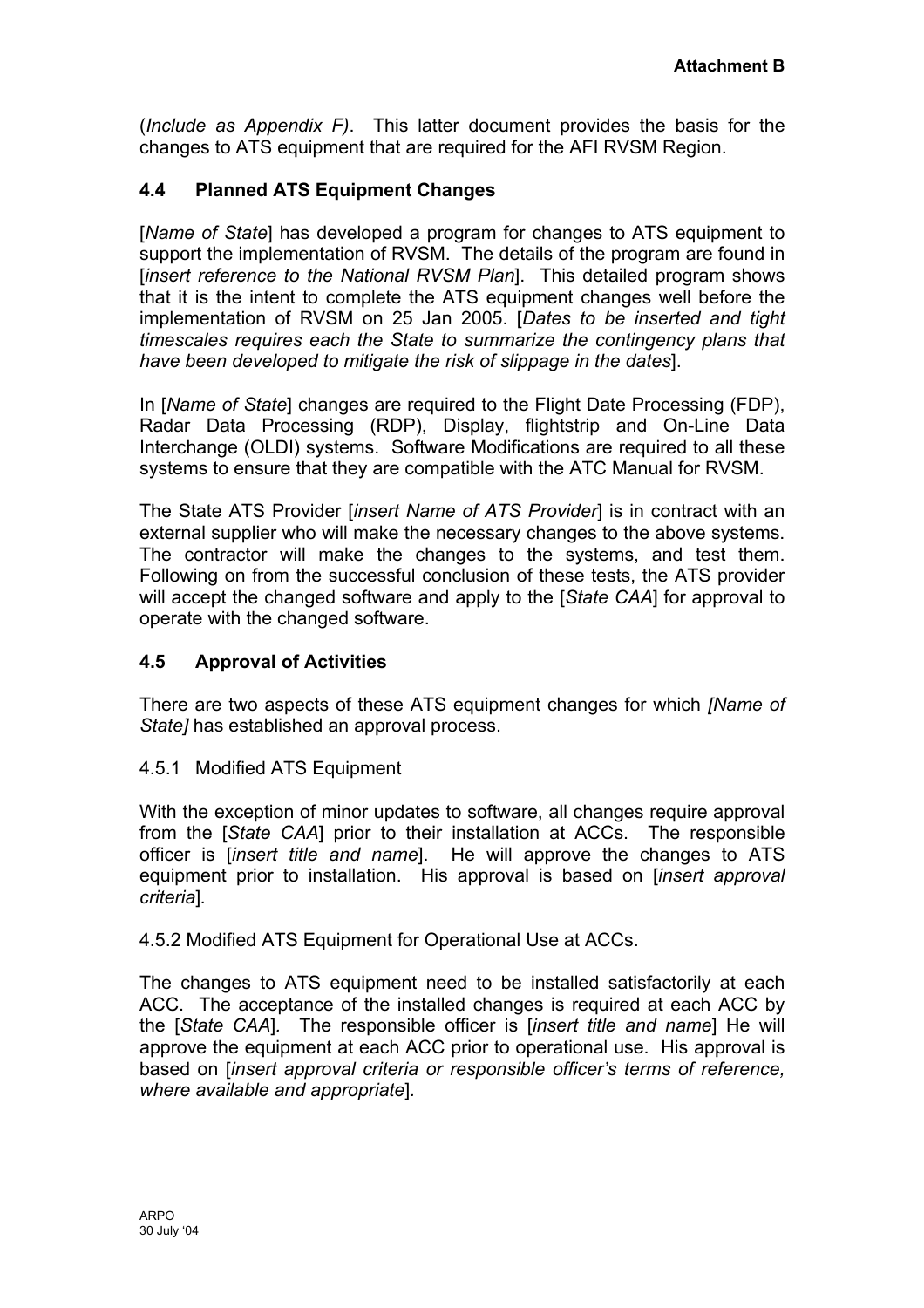# **4.6 Quality assurance of ATS Equipment Changes**

It is important to ensure that the changes are successful, in that they fully implement the agreed requirements; and are fully compatible with the systems and practises at each ACC. There are several elements that provide confidence in the successful change to the ATS equipment: 4.6.1 Functional Requirements

Functional Requirements for the change have been established [*reference to be supplied by State*] and the delivered changes will be judged against these requirements. These functional requirements were an integral part of the specification agreed with the contractor.

#### 4.6.2 Software Development

Contractors have development processes for software modifications needed for RVSM operations. These are internal contractor procedures and have been established for some time [*supply ref to these procedures*]*.* 

#### 4.6.3 Developed Software

Developed software will go through a series of tests and user trials prior to acceptance. Each of the identified functional requirements will be formally tested against agreed acceptance criteria [*ref on acceptance criteria to be supplied here*]*.* 

#### 4.6.4 The Human Machine Interface

Controllers, as part of the RVSM training, will evaluate the Human-Machine Interface (HMI). Feedback will be sought from those attending courses on the usability and clarity of the HMI.

#### **4.7 Risk Management of ATS Equipment Changes**

A key part of the management of safety is that the safety risks associated with poor or inadequate ATS equipment are identified and, as appropriate, shown to be acceptably low. Within the AFI RVSM program there is commitment to perform a Functional Hazard Assessment (FHA) (which identifies hazards and assesses the risk associated with such hazards). The results of the FHA are currently not available to the States. When made available, *[Name of State]* will review the hazards and risks that will have been identified by the FHA. The purpose of the review is to identify those aspects where the local circumstances are different from those assumed within the AFI FHA. Any additional activities, required as a result of this review, will be listed as actions in future updates to this safety plan.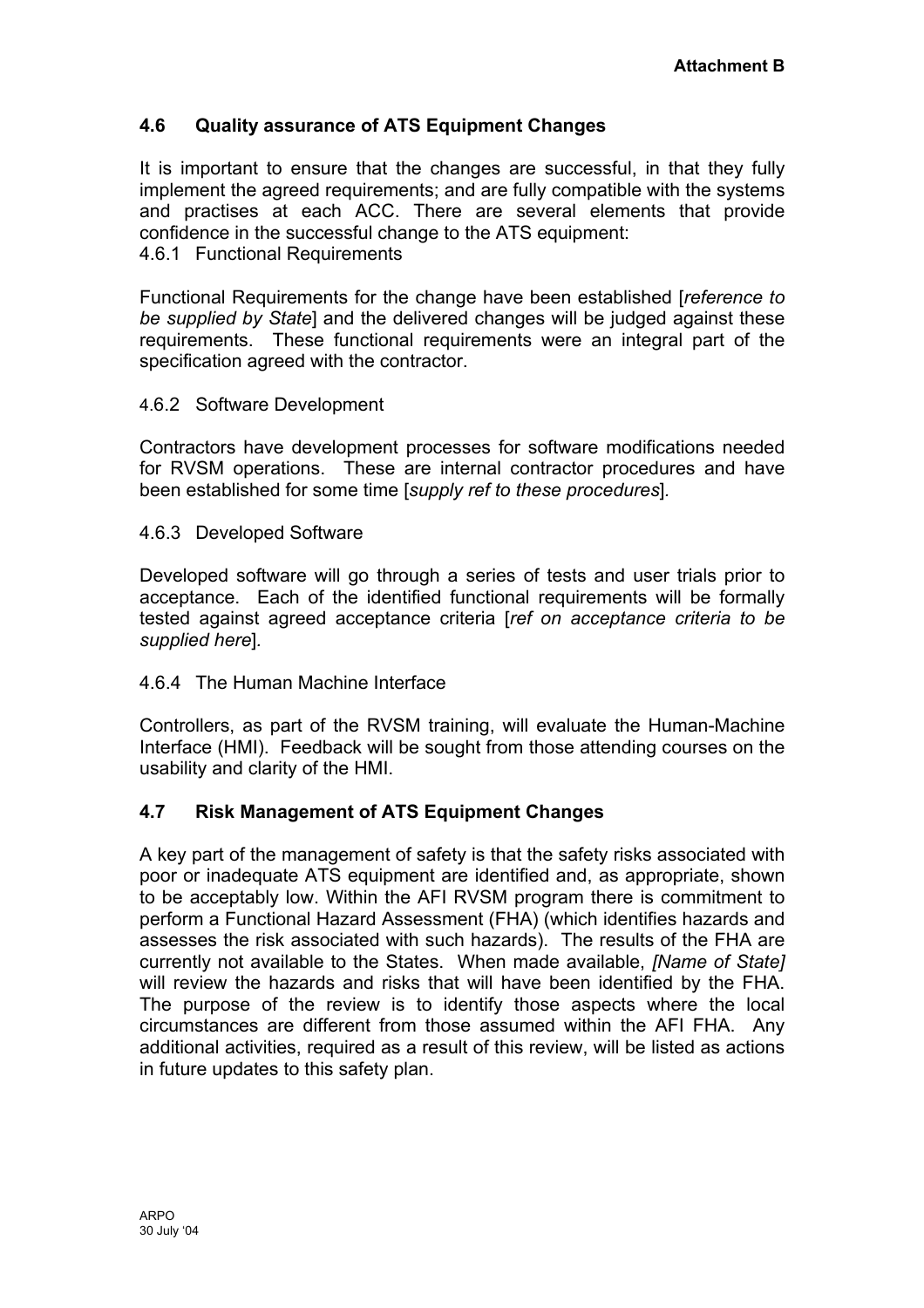# <span id="page-21-0"></span>**5 ATS PROCEDURES**

# **5.1 Introduction**

This section identifies changes required to ATS Procedures for implementation of RVSM in the AFI region and to implement new ATS procedures within each ACC. Additionally further details are provided to show how these activities underpin the safe implementation of RVSM.

# **5.2 Safety Requirement**

The safety requirement is to show that the changes to the ATS procedures have been approved for use. Assurance is required to show that the new procedures are appropriate; do not cause excessive controller and aircrew workloads; and have been co-ordinated with other organisations.

# **5.3 Standards Applied**

ICAO Document 7030/4 provides the standards. AFI has developed an ATC manual that is consistent with ICAO Document 7030/4 and provides further amplification of its implementation in the AFI region.

# **5.4 ATS RVSM Procedures**

A program of activities has been established to develop and co-ordinate the changes to the ATS procedures. The details of the program are found in [*Name of State*] National RVSM Plan. The program subdivides into the following main activities:

# 5.4.1 State Aircraft Authorities Co-ordination

State aircraft in [*Name of State*] have no restriction on operating between flight levels FL290 and FL410 and do not require special procedures or coordination. State aircraft will operate within a policy of the flexible use of airspace and in co-operation with the Civil Authorities. The implementation of RVSM potentially imposes additional requirements on both State and Civil Authorities. A co-ordinating committee [*insert Name*] has been formed with these State-aircraft Authorities to ensure that satisfactory procedures are developed and that the high standards of co-operation and co-ordination continue following the Implementation of RVSM.

# 5.4.2 Adjacent ACC Co-ordination

The changes to procedures required for RVSM at an ACC will need to be coordinated with adjacent ACCs. New (or amended) letters of agreement (LoAs) are required. The Head of the ATS Provider is responsible for making the necessary agreements.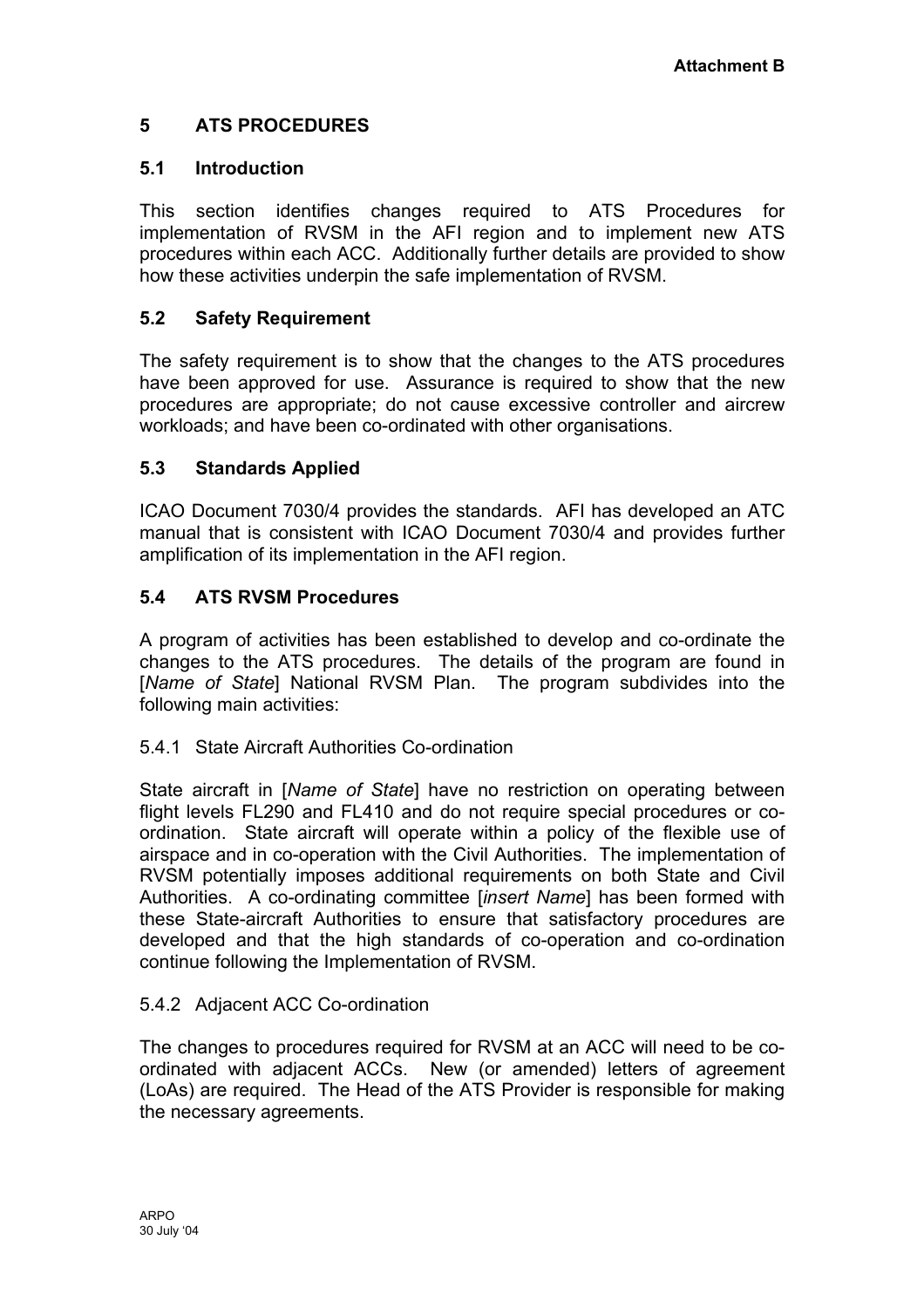# 5.4.3 ATSU Operations Manual Changes

Each ACC will need to change its ATSU Operations Manual to include the changes as a result of RVSM. This is the responsibility of ACC management. The changes will include these appropriate changes due to the new LoAs, and any new agreements with the State Authorities concerning the use of RVSM airspace by State aircraft.

National Program activities recognise the links between the changes to airspace, which must precede the changes to procedures, and the development of RVSM ATC training which can only be fully completed when the new procedures are available.

# **5.5 Approval of ATS Procedures Changes**

There are two aspects of these changes to procedure activities for which *[Name of State]* has established an approval process.

5.5.1 ATSU Operations Manual Approval

Any change to an ACC Operations Manual is subject to strict control. All changes must be approved prior to use. The responsible officer is [*insert title and name of current jobholder*]*.* He will approve the changes to the manual for use. His approval is based on [*insert approval criteria*]*.* 

#### 5.5.2 ACC Amended Agreements (LoAs)

Changes to LoAs are approved (signed) by ACC managers of both centers. For ACCs within [*Name of State*] approval is based on [*insert approval criteria*].

In addition within [*Name of State*] it is policy for to require additional, more senior signatures where the Adjacent or subjacent ACC is in another State. In [*Name of State*] the Director General/CEO of the CAA signs. His approval is based on [*insert approval criteria or responsible officer's terms of reference, where appropriate*].

# **5.6 ATS Procedures Changes Quality assurance**

It is important to ensure that the changes to ATS procedures are appropriate and have been conducted in a professional manner. There are several elements that provide confidence in this.

#### 5.6.1 ICAO and AFI Material

ICAO Documents 7030/4, 9574 and the AFI ATC Manual for RVSM have been subject to extensive review and development and provide a definitive basis for these changes.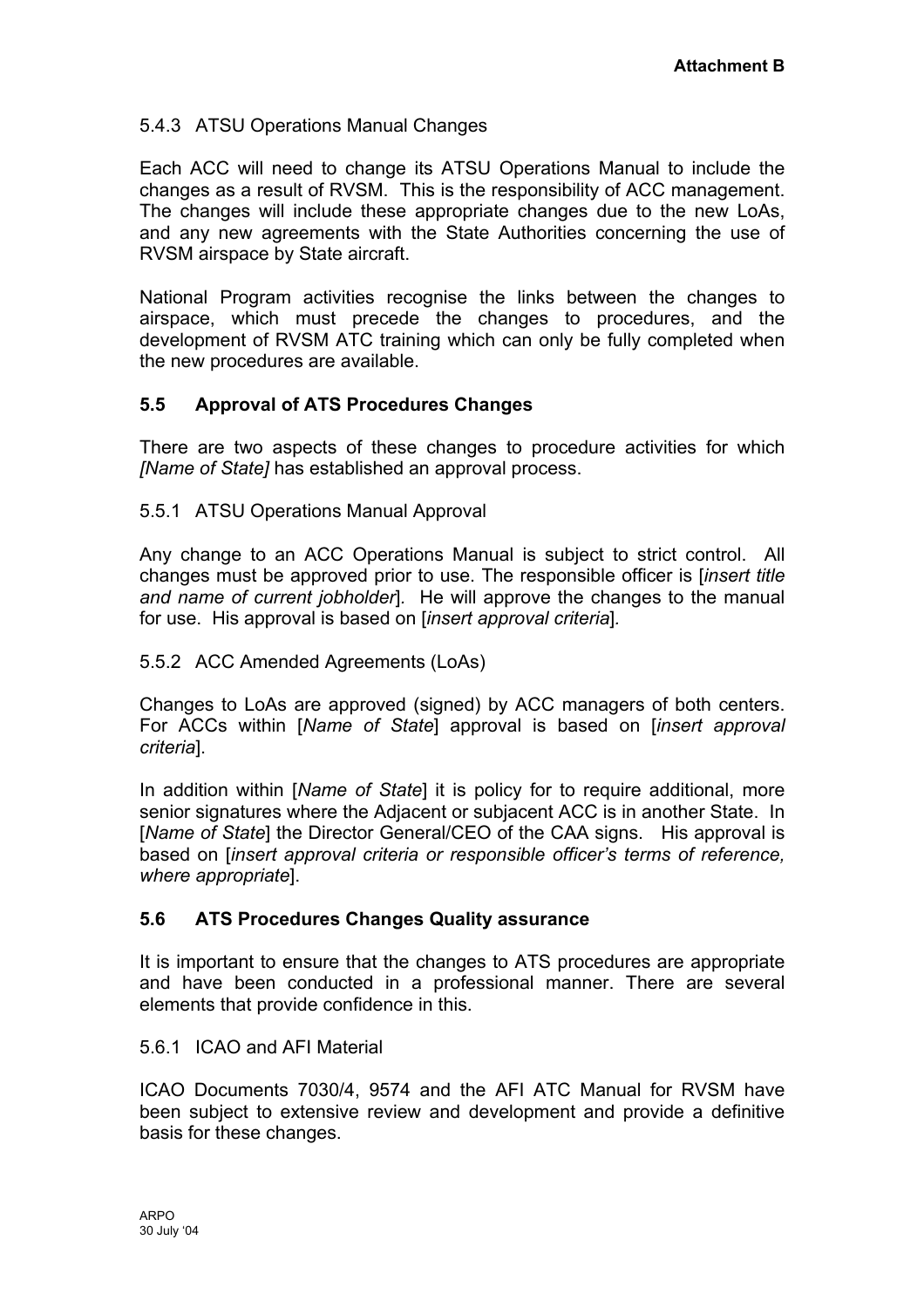# <span id="page-23-0"></span>5.6.2 Operational Staff Review

Operational staff at each ATSU will review the ATSU Operations Manuals. The review comments will be documented and where appropriate the manual will be modified.

### 5.6.3 LoA Control Process

All LoAs within *[Name of State]* are subject to extensive review. Within [*Name of State*] this includes the Airspace policy staff, and ACC operational staff.

5.6.4 Procedure and Airspace Design Change Simulation

*[Name of State]* has a computer based simulation capability. The changes to airspace design and use of RVSM procedures will be subject to simulation. The simulation validates the use of the new RVSM procedures and changes to airspace policy. [Insert s*imulation dates, constraints and objectives*].

# **5.7 ATS Procedure Risk Management**

A key part of the management of safety is that the safety risks associated with poor or inadequate ATC procedures are identified and as appropriate shown to be acceptably low. Within the AFI RVSM Program there is commitment to perform a Functional Hazard Assessment (FHA) (which identifies hazards and assesses the risk associated with such hazards. The results of the FHA are currently not available to the States. When made available, *[Name of State]* will review the hazards and risks that will have been identified by the FHA. The purpose of the review is to identify those aspects where the local circumstances are different from those assumed within the AFI FHA. Any additional activities, required as a result of this review, will be listed as actions in future updates to this safety plan.

#### **6 AIRSPACE DESIGN**

#### **6.1 Introduction**

This section addresses airspace design activities needed to ensure safe and effective RVSM operations. Additionally further details are provided to show how these airspace changes underpin the safe implementation of RVSM.

# **6.2 Safety Requirement**

The safety requirement associated with the changes to airspace design is to show that the changes are appropriate and are consistent with the safe operation of RVSM in the AFI region.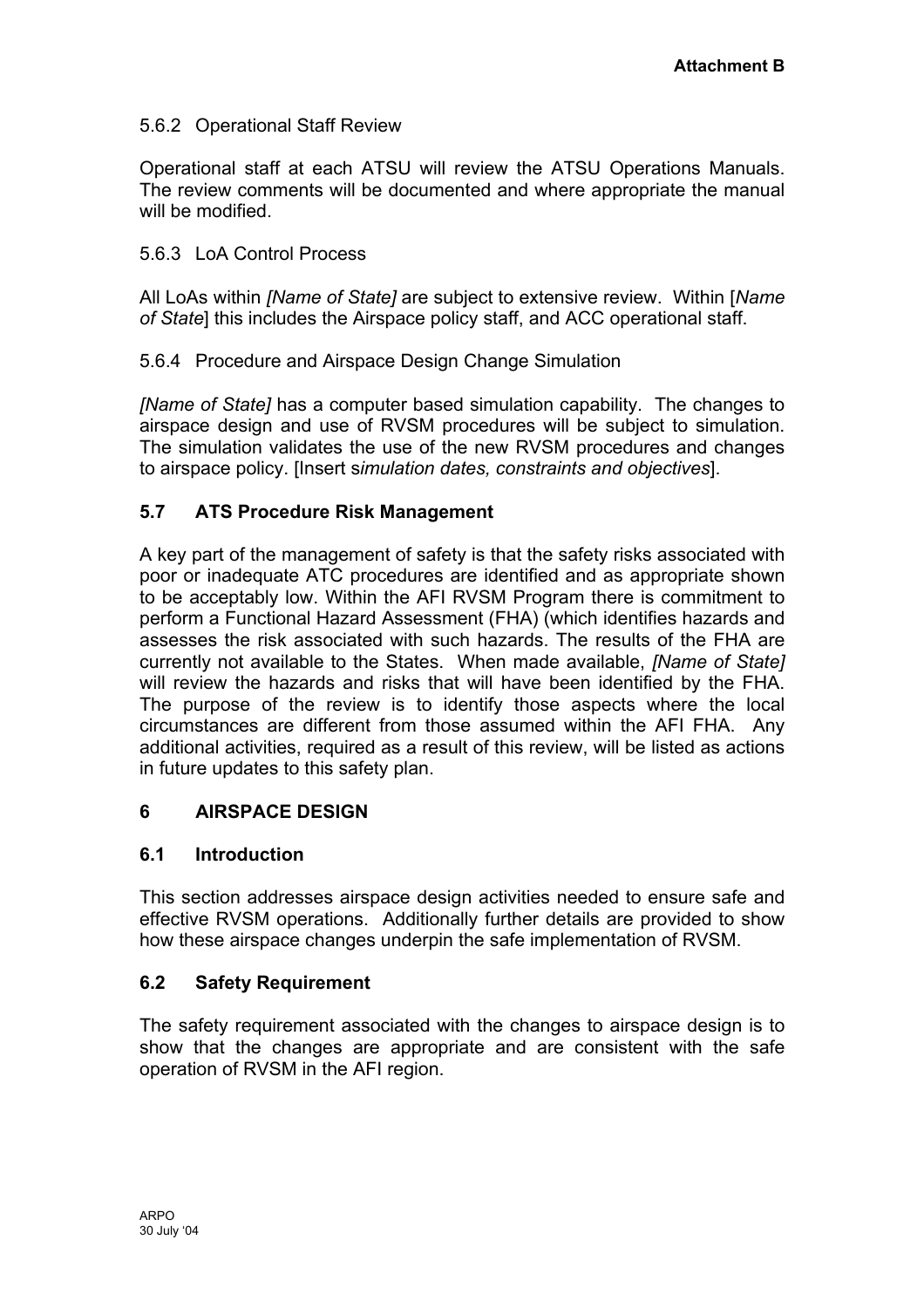# **6.3 Standards Applied**

Whilst it is best practice to simulate such changes to show both the impact on traffic flows and controller workload, there are no applicable standards for evaluating proposed changes.

# **6.4 Planned Airspace Design Changes**

A program for airspace design changes has been developed to support the implementation of RVSM. The details of the program are found in [*Name of State*] National RVSM Plan. There are several changes to the design of airspace that have been proposed to support the effective implementation of RVSM. These include:

- (a) Changes to entry, reporting and exit points to minimise possible congestion at these points;
- (b) Changes to **DFL**, if it is currently an RVSM level;
- (c) A new flight level allocation scheme;
- (d) Re-sectorisation of the upper airspace to allow the capacity in the upper airspace to increase to take advantage of the new RVSM levels;
- (e) Some modifications to allow more direct routings.

Some of these changes need to be agreed with ACCs in adjoining states and are reflected in the LoA change process described in section 5.3 above.

# **6.5 Approval of Airspace Design Changes**

There are two aspects of these airspace design activities for which *[Name of State]* accepts responsibility and has established an approval process.

#### 6.5.1 Approval of the Changes

All airspace design issues are subject to strict change control and must be approved prior to first use. The responsible officer [*insert title and name of current jobholder*] will approve the changes. His approval is based on [*insert approval criteria*]*.* 

#### 6.5.2 Changes Included in the LoAs as Necessary

This approval process is described above in section 5.5.

#### **6.6 Airspace Design Quality Assurance**

It is important to ensure that the changes to airspace design are effective. There are several elements that provide confidence in this effectiveness.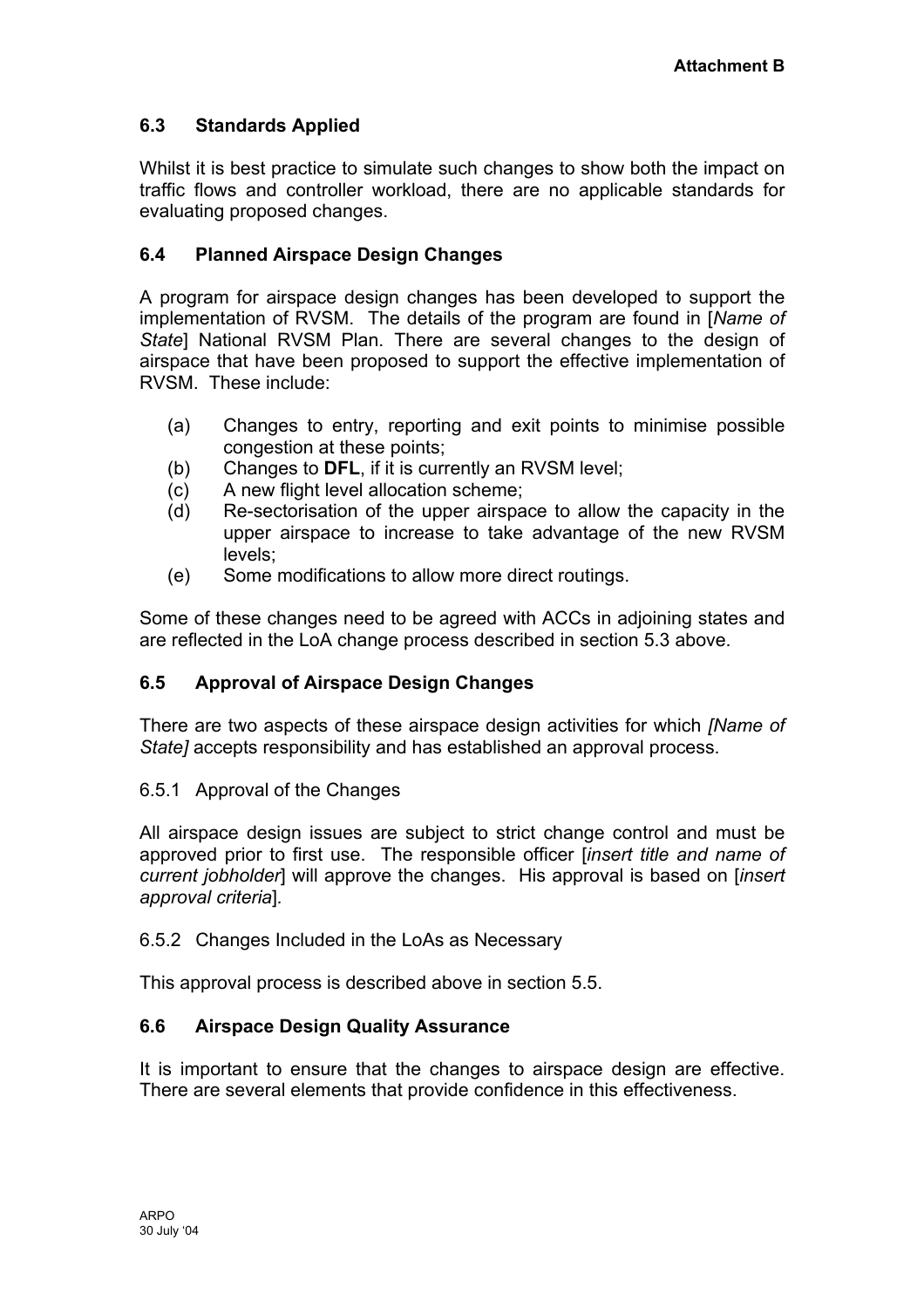# <span id="page-25-0"></span>6.6.1 Use of Simulations

Simulations have been performed [*insert ref here*]. The studies show that the airspace design changes are effective within simulations of RVSM Operations. The simulation shows that controllers can safely handle RVSM operations.

### 6.6.2 Review Airspace Changes

The proposed airspace design changes receive extensive review by management staff within each of the ACCs. The review comments will be documented and where appropriate the manual will be modified.

### **6.7 Airspace Design Change Risk Management**

A key part of the management of safety is that the safety risks associated with poor or inadequate changes to airspace design are identified and as appropriate shown to be acceptably low. Within the AFI RVSM program there is commitment to perform a Functional Hazard Assessment (FHA) (which identifies hazards and assesses the risk associated with such hazards). The results of the FHA are currently not available to the States. When made available, *[Name of State]* will review the hazards and risks that will have been identified by the FHA. The purpose of the review is to identify those aspects where the local circumstances are different from those assumed within the AFI FHA. Any additional activities, required as a result of this review, will be listed as actions in future updates to this safety plan.

# **7 RVSM SWITCHOVER**

#### **7.1 Introduction**

Switchover is the operational process of managing the actual conversion of ATS from a 2000-ft separation (CVSM) environment to a 1000-ft (RVSM) environment. It covers the changes in the few hours before switchover on 25 Jan 2005 and the first few hours after the switchover. This switchover is the key operational aspect of the countdown to the implementation of RVSM. This section confirms that the operational impact of switchover to RVSM has been addressed and contingency plans exist. Details are provided to show how this changeover activity supports and underpins the safe implementation of RVSM.

# **7.2 Safety Requirement**

The safety requirement is to show that the special procedures for the switchover to RVSM have been approved for use. Assurance should be provided to show that procedures and reversionary modes of operation are in place.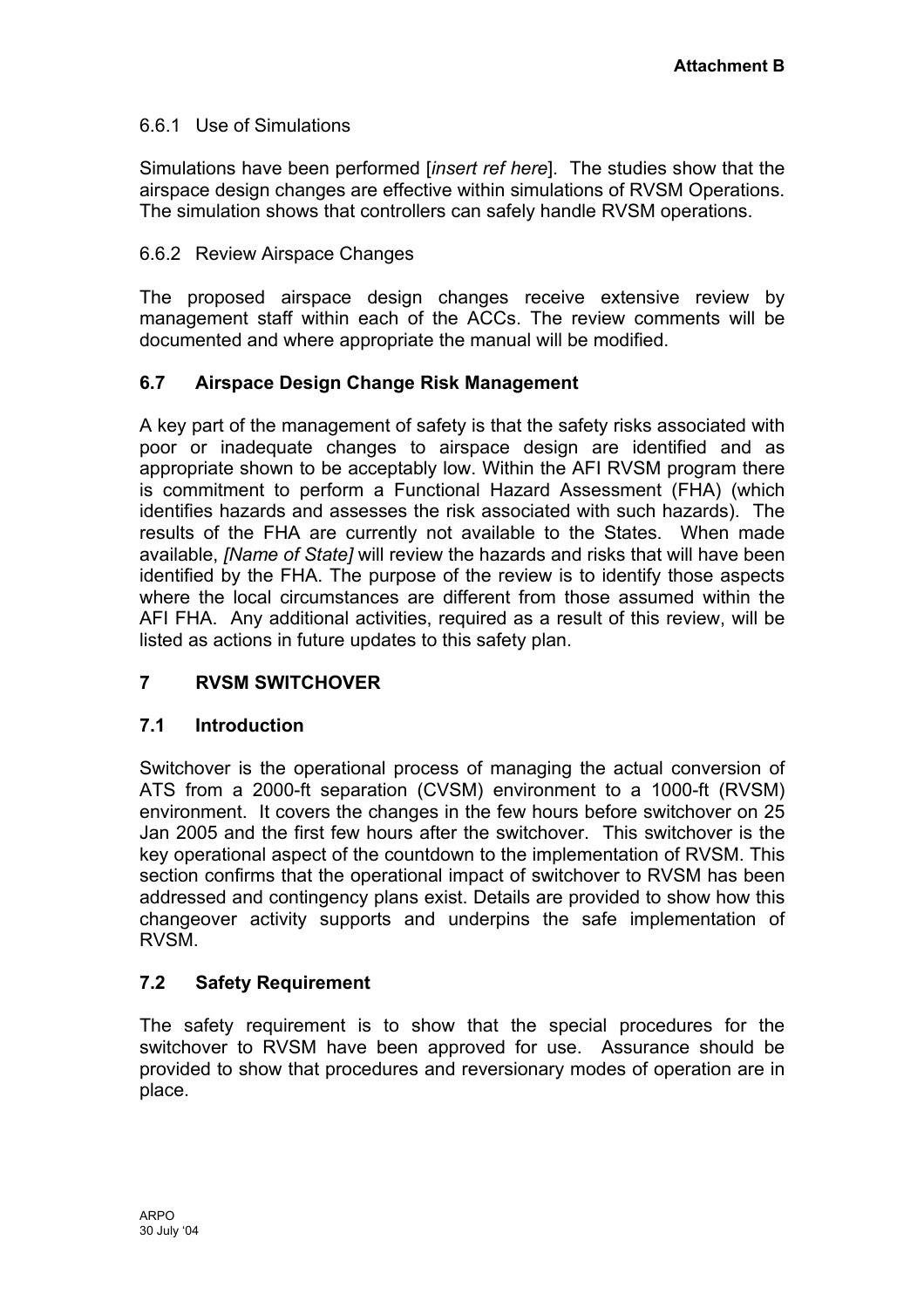# **7.3 Applied Standards**

*[Name of State]* will use the AFI RVSM countdown plan as the basis for its own countdown plan. (*Include as Appendix G*).

# **7.4 Planned Switchover**

Activities need to be planned to enable the safe and effective switchover to RVSM. The details of these planning actives are found in [*insert ref*]. The plan assumes that the AFI countdown activities will identify the optimum way to handle the switch from CVSM to RVSM. *[Name of State]* planning activity focuses on the establishing information and special procedures for its ACCs and establishing suitable arrangements and staffing levels for the switchover period.

# **7.5 Approval of Switchover Plans**

There is one aspect of this switchover for which *[Name of State]* accepts responsibility and has established an approval process.

7.5.1 Approval of Special Procedures Developed for each ACC

These special ATS procedures (to cover switchover) will require approval prior to use just like any other ATS procedure. The responsible officer is [*insert title and name of current jobholder*]*.* He will approve the material for use and the approval is based on [*insert approval criteria*]*.* 

#### **7.6 Switchover Quality Assurance**

It is important to ensure that the planning for switchover is effective. There are several elements that provide confidence in this effectiveness.

#### 7.6.1 AFl Countdown Material

The AFI material on the countdown process is being developed and the switchover aspects are an identified key part of the countdown process. This AFI material has been subject to extensive review.

#### 7.6.2 Review of Switchover Procedures

Operational and management staff at each ACC will review the material. The review comments will be documented and the material will be amended as appropriate.

#### **7.7 Switchover Risk Management**

A key part of safety management is that the safety risks associated with the switchover are identified and shown to be acceptably low. Within the AFI RVSM program there is commitment to perform a Functional Hazard Assessment (FHA) (which identifies hazards and assesses the risk associated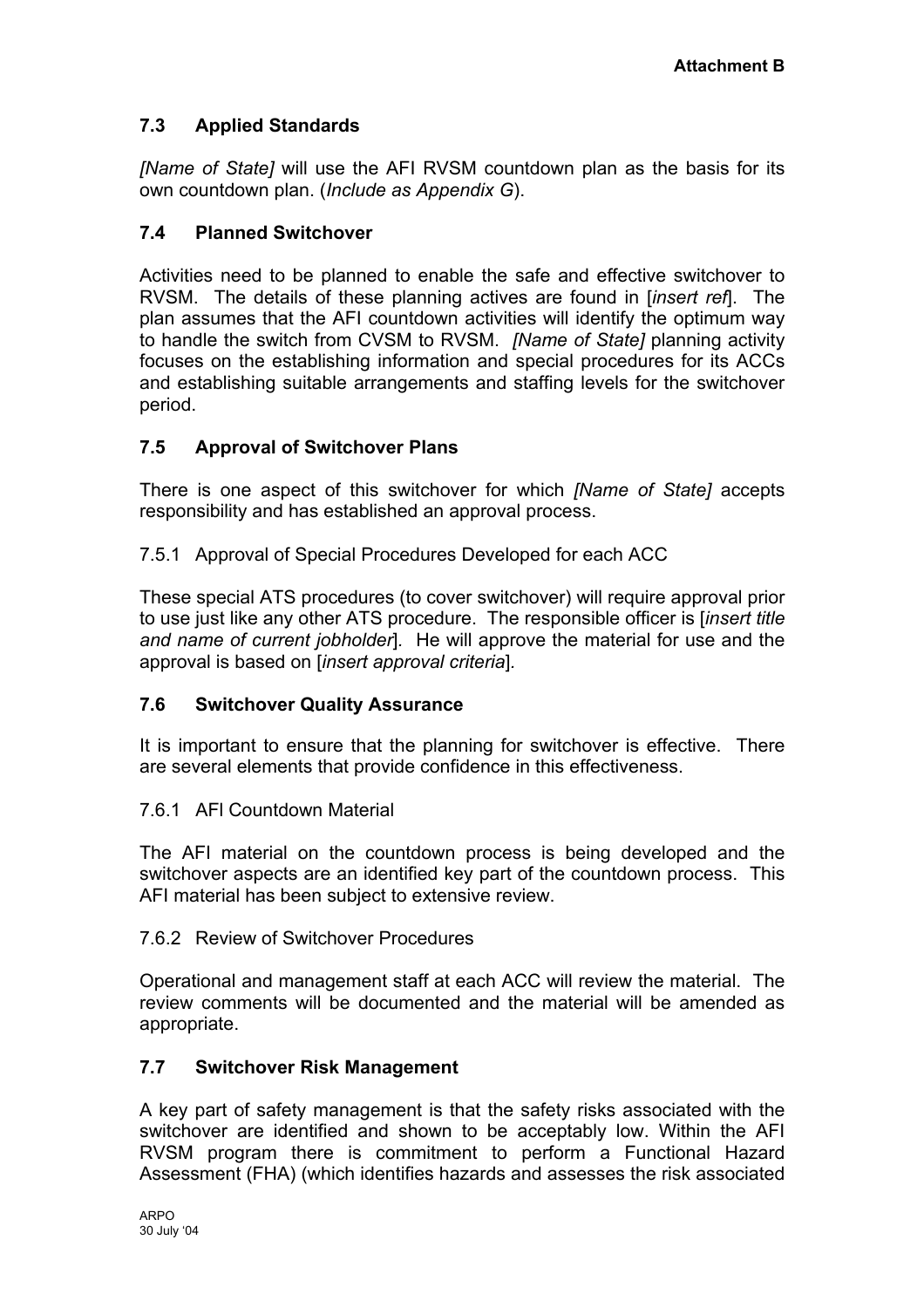<span id="page-27-0"></span>with such hazards). The results of the FHA are currently not available to the States. When made available, *[Name of State]* will review the hazards and risks that will have been identified by the FHA. The purpose of the review is to identify those aspects where the local circumstances are different from those assumed within the AFI FHA. Any additional activities, required as a result of this review, will be listed as actions in future updates to this safety plan.

# **8 RVSM OPERATIONAL SAFETY MONITORING AND REVIEW**

#### **8.1 Introduction**

This section identifies activities required for post-implementation monitoring of the safety performance of RVSM operations by *[Name of State]*.

### **8.2 Safety Requirement**

The safety requirement is to provide appropriate monitoring of the operational safety performance of the ATS in the application of RVSM.

### **8.3 Applied Standards**

There are no appropriate standards.

### **8.4 Monitoring Activities**

The post-implementation monitoring arrangements are not yet determined. This determination is part of the establishment of post-implementation arrangements. In [*Name of State*] this will be considered as one aspect of the development of national countdown arrangements.

There are two key activities:

(a) ATS Performance Safety Monitoring

These arrangements will be a specific aspect of the normal monitoring of safety performance by the State.

(b) Operational Error Reporting

*[Name of State]* commits to providing operational error data reported by controllers in its ACCs. The State already supplies this information as part of its contribution to the AFI Pre-Implementation Safety Case. The data supplied is used, together with data from the other RVSM states, to assess the likely risk of collision in AFI RVSM region. In addition *[Name of State]* will assess this data provided by its own ACCs and act on the evidence as appropriate.

# **8.5 Approvals**

The approval process for the establishment of such monitoring arrangements is not yet determined.